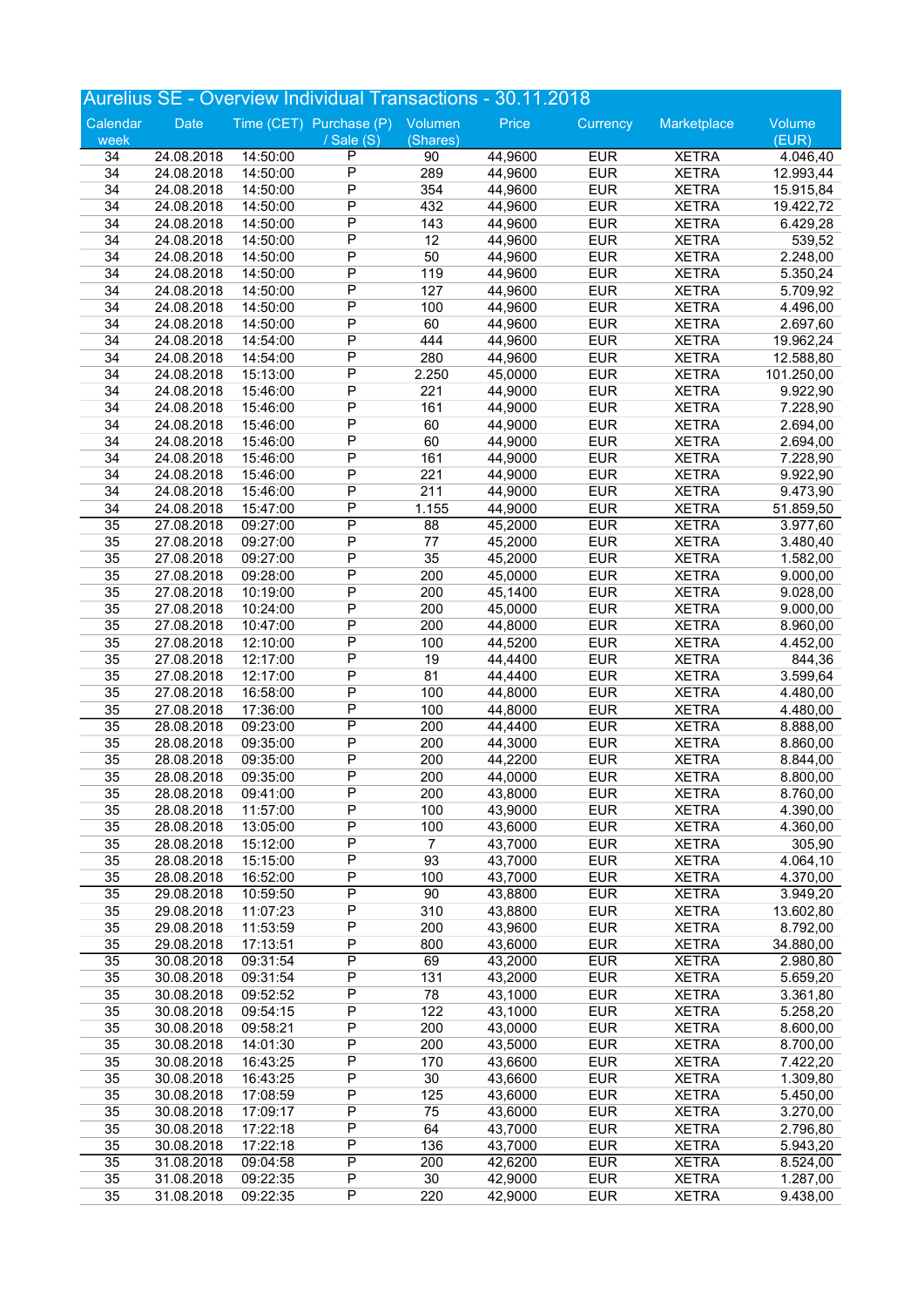|                       |                          |                      | Aurelius SE - Overview Individual Transactions - 30.11.2018 |                         |                    |                          |                              |                       |
|-----------------------|--------------------------|----------------------|-------------------------------------------------------------|-------------------------|--------------------|--------------------------|------------------------------|-----------------------|
| Calendar              | Date                     |                      | Time (CET) Purchase (P)                                     | Volumen                 | Price              | Currency                 | Marketplace                  | Volume                |
| week                  |                          |                      | / Sale (S)                                                  | (Shares)                |                    |                          |                              | (EUR)                 |
| 35                    | 31.08.2018               | 11:58:00             | P                                                           | 250                     | 43,5600            | <b>EUR</b>               | <b>XETRA</b>                 | 10.890,00             |
| 35                    | 31.08.2018               | 11:58:01             | $\overline{P}$                                              | 19                      | 43,4400            | <b>EUR</b>               | <b>XETRA</b>                 | 825,36                |
| 35                    | 31.08.2018               | 11:58:22             | $\overline{P}$                                              | 128                     | 43,4400            | <b>EUR</b>               | <b>XETRA</b>                 | 5.560,32              |
| 35                    | 31.08.2018               | 11:58:22             | $\overline{P}$                                              | 53                      | 43,4400            | <b>EUR</b>               | <b>XETRA</b>                 | 2.302,32              |
| 35                    | 31.08.2018               | 15:33:53             | $\overline{P}$                                              | 156                     | 44,0000            | <b>EUR</b>               | <b>XETRA</b>                 | 6.864,00              |
| 35<br>35              | 31.08.2018<br>31.08.2018 | 15:33:53<br>15:44:01 | $\overline{P}$<br>$\overline{P}$                            | 94<br>210               | 44,0000<br>43,8000 | <b>EUR</b><br><b>EUR</b> | <b>XETRA</b><br><b>XETRA</b> | 4.136,00<br>9.198,00  |
| 35                    | 31.08.2018               | 15:44:01             | $\overline{P}$                                              | 40                      | 43,8000            | <b>EUR</b>               | <b>XETRA</b>                 | 1.752,00              |
| $\overline{36}$       | 03.09.2018               | 09:26:47             | $\overline{P}$                                              | 200                     | 43,5000            | <b>EUR</b>               | <b>XETRA</b>                 | 8.700,00              |
| 36                    | 03.09.2018               | 10:41:06             | $\overline{P}$                                              | 66                      | 43,6400            | <b>EUR</b>               | <b>XETRA</b>                 | 2.880,24              |
| 36                    | 03.09.2018               | 10:41:06             | $\overline{P}$                                              | 134                     | 43,6400            | <b>EUR</b>               | <b>XETRA</b>                 | 5.847,76              |
| 36                    | 03.09.2018               | 11:59:24             | $\overline{P}$                                              | 156                     | 43,6000            | <b>EUR</b>               | <b>XETRA</b>                 | 6.801,60              |
| 36                    | 03.09.2018               | 11:59:24             | $\overline{P}$                                              | 44                      | 43,6000            | <b>EUR</b>               | <b>XETRA</b>                 | 1.918,40              |
| 36                    | 03.09.2018               | 13:06:53             | $\overline{P}$                                              | 114                     | 43,4600            | <b>EUR</b>               | <b>XETRA</b>                 | 4.954,44              |
| 36                    | 03.09.2018               | 13:07:03             | $\overline{P}$                                              | 33                      | 43,4600            | <b>EUR</b>               | <b>XETRA</b>                 | 1.434,18              |
| 36                    | 03.09.2018               | 13:23:27             | $\overline{P}$                                              | 253                     | 43,4600            | <b>EUR</b>               | <b>XETRA</b>                 | 10.995,38             |
| 36                    | 03.09.2018               | 14:22:12             | $\overline{P}$                                              | 200                     | 43,2200            | <b>EUR</b>               | <b>XETRA</b>                 | 8.644,00              |
| 36                    | 03.09.2018               | 16:21:52             | $\overline{P}$                                              | 180                     | 43,2000            | <b>EUR</b>               | <b>XETRA</b>                 | 7.776,00              |
| 36                    | 03.09.2018               | 16:27:21             | $\overline{P}$                                              | 20                      | 43,2000            | <b>EUR</b>               | <b>XETRA</b>                 | 864,00                |
| 36                    | 04.09.2018               | 09:54:14             | $\overline{P}$<br>$\overline{P}$                            | 12                      | 43,6200            | <b>EUR</b>               | <b>XETRA</b>                 | 523,44                |
| 36<br>36              | 04.09.2018<br>04.09.2018 | 11:23:15<br>12:21:26 | $\overline{P}$                                              | 188<br>200              | 43,6200<br>43,6000 | <b>EUR</b><br><b>EUR</b> | <b>XETRA</b><br><b>XETRA</b> | 8.200,56<br>8.720,00  |
| 36                    | 04.09.2018               | 12:31:10             | $\overline{P}$                                              | 60                      | 43,5000            | <b>EUR</b>               | <b>XETRA</b>                 | 2.610,00              |
| 36                    | 04.09.2018               | 12:31:10             | $\overline{P}$                                              | 140                     | 43,5000            | <b>EUR</b>               | <b>XETRA</b>                 | 6.090,00              |
| 36                    | 04.09.2018               | 13:41:18             | $\overline{P}$                                              | 200                     | 43,3000            | <b>EUR</b>               | <b>XETRA</b>                 | 8.660,00              |
| 36                    | 04.09.2018               | 14:57:43             | $\overline{P}$                                              | 41                      | 43,3000            | <b>EUR</b>               | <b>XETRA</b>                 | 1.775,30              |
| 36                    | 04.09.2018               | 14:57:43             | $\overline{P}$                                              | 159                     | 43,3000            | <b>EUR</b>               | <b>XETRA</b>                 | 6.884,70              |
| 36                    | 04.09.2018               | 15:43:12             | $\overline{P}$                                              | 200                     | 43,4000            | <b>EUR</b>               | <b>XETRA</b>                 | 8.680,00              |
| 36                    | 04.09.2018               | 16:57:46             | $\overline{P}$                                              | 15                      | 43,5000            | <b>EUR</b>               | <b>XETRA</b>                 | 652,50                |
| 36                    | 04.09.2018               | 16:57:46             | $\overline{P}$                                              | 185                     | 43,5000            | <b>EUR</b>               | <b>XETRA</b>                 | 8.047,50              |
| $\overline{36}$       | 05.09.2018               | 10:26:54             | $\overline{\mathsf{P}}$                                     | $\overline{200}$        | 43,4000            | <b>EUR</b>               | <b>XETRA</b>                 | 8.680,00              |
| 36                    | 05.09.2018               | 13:25:10             | $\overline{P}$                                              | 400                     | 43,6000            | <b>EUR</b>               | <b>XETRA</b>                 | 17.440,00             |
| 36                    | 05.09.2018               | 14:22:34             | $\overline{P}$                                              | 200                     | 43,4000            | <b>EUR</b>               | <b>XETRA</b>                 | 8.680,00              |
| 36                    | 05.09.2018               | 14:44:19             | $\overline{P}$                                              | 200                     | 43,3000            | <b>EUR</b>               | <b>XETRA</b>                 | 8.660,00              |
| 36                    | 05.09.2018               | 16:04:39             | $\overline{P}$<br>$\overline{P}$                            | 200                     | 43,3000            | <b>EUR</b>               | <b>XETRA</b>                 | 8.660,00              |
| 36<br>$\overline{36}$ | 05.09.2018<br>06.09.2018 | 16:21:03<br>09:07:08 | $\overline{\mathsf{P}}$                                     | 200<br>$\overline{200}$ | 43,2000<br>42,7000 | <b>EUR</b><br><b>EUR</b> | <b>XETRA</b><br><b>XETRA</b> | 8.640,00<br>8.540,00  |
| 36                    | 06.09.2018               | 09:29:12             | $\overline{P}$                                              | 64                      | 42,8000            | <b>EUR</b>               | <b>XETRA</b>                 | 2.739,20              |
| 36                    | 06.09.2018               | 09:29:12             | P                                                           | 136                     | 42,8000            | <b>EUR</b>               | <b>XETRA</b>                 | 5.820,80              |
| 36                    | 06.09.2018               | 12:10:20             | P                                                           | $\overline{3}$          | 42,8000            | <b>EUR</b>               | <b>XETRA</b>                 | 128,40                |
| 36                    | 06.09.2018               | 12:10:20             | $\overline{P}$                                              | 88                      | 42,8000            | <b>EUR</b>               | <b>XETRA</b>                 | 3.766,40              |
| 36                    | 06.09.2018               | 12:14:11             | P                                                           | 82                      | 42,8000            | <b>EUR</b>               | <b>XETRA</b>                 | 3.509,60              |
| 36                    | 06.09.2018               | 12:14:11             | $\overline{P}$                                              | $\overline{27}$         | 42,8000            | <b>EUR</b>               | <b>XETRA</b>                 | 1.155,60              |
| 36                    | 06.09.2018               | 12:47:34             | P                                                           | 300                     | 42,6400            | <b>EUR</b>               | <b>XETRA</b>                 | 12.792,00             |
| 36                    | 06.09.2018               | 12:59:45             | P                                                           | 37                      | 42,5400            | <b>EUR</b>               | <b>XETRA</b>                 | 1.573,98              |
| 36                    | 06.09.2018               | 12:59:45             | $\overline{P}$                                              | 200                     | 42,5400            | <b>EUR</b>               | <b>XETRA</b>                 | 8.508,00              |
| 36                    | 06.09.2018               | 16:34:38             | $\overline{P}$                                              | 37                      | 42,8000            | <b>EUR</b>               | <b>XETRA</b>                 | 1.583,60              |
| 36                    | 06.09.2018               | 16:34:38             | $\overline{P}$                                              | 26                      | 42,8000            | <b>EUR</b>               | <b>XETRA</b>                 | 1.112,80              |
| 36<br>36              | 06.09.2018               | 16:34:38<br>16:34:57 | $\overline{P}$<br>P                                         | 71<br>129               | 42,8000<br>42,8000 | <b>EUR</b><br><b>EUR</b> | <b>XETRA</b><br><b>XETRA</b> | 3.038,80              |
| $\overline{36}$       | 06.09.2018<br>07.09.2018 | 10:50:02             | $\overline{P}$                                              | 300                     | 42,7400            | <b>EUR</b>               | <b>XETRA</b>                 | 5.521,20<br>12.822,00 |
| 36                    | 07.09.2018               | 12:47:01             | $\overline{P}$                                              | 12                      | 42,7400            | <b>EUR</b>               | <b>XETRA</b>                 | 512,88                |
| 36                    | 07.09.2018               | 12:48:01             | $\overline{P}$                                              | 41                      | 42,7400            | <b>EUR</b>               | <b>XETRA</b>                 | 1.752,34              |
| 36                    | 07.09.2018               | 12:48:29             | P                                                           | 147                     | 42,7400            | <b>EUR</b>               | <b>XETRA</b>                 | 6.282,78              |
| 36                    | 07.09.2018               | 14:30:24             | P                                                           | 500                     | 42,7000            | <b>EUR</b>               | <b>XETRA</b>                 | 21.350,00             |
| 36                    | 07.09.2018               | 17:06:24             | $\overline{P}$                                              | 40                      | 42,8000            | <b>EUR</b>               | <b>XETRA</b>                 | 1.712,00              |
| 36                    | 07.09.2018               | 17:06:40             | $\overline{P}$                                              | 360                     | 42,8000            | <b>EUR</b>               | <b>XETRA</b>                 | 15.408,00             |
| $\overline{37}$       | 10.09.2018               | 09:27:30             | $\overline{\mathsf{P}}$                                     | 66                      | 42,7400            | <b>EUR</b>               | <b>XETRA</b>                 | 2.820,84              |
| 37                    | 10.09.2018               | 09:30:49             | P                                                           | 234                     | 42,7400            | <b>EUR</b>               | <b>XETRA</b>                 | 10.001,16             |
| 37                    | 10.09.2018               | 14:40:45             | P                                                           | 290                     | 43,2000            | <b>EUR</b>               | <b>XETRA</b>                 | 12.528,00             |
| 37                    | 10.09.2018               | 14:40:45             | P                                                           | 110                     | 43,2000            | <b>EUR</b>               | <b>XETRA</b>                 | 4.752,00              |
| 37                    | 10.09.2018               | 15:26:58             | $\overline{P}$                                              | 147                     | 43,1000            | <b>EUR</b>               | <b>XETRA</b>                 | 6.335,70              |
| 37                    | 10.09.2018               | 15:26:58             | $\overline{P}$                                              | 153                     | 43,1000            | <b>EUR</b>               | <b>XETRA</b>                 | 6.594,30              |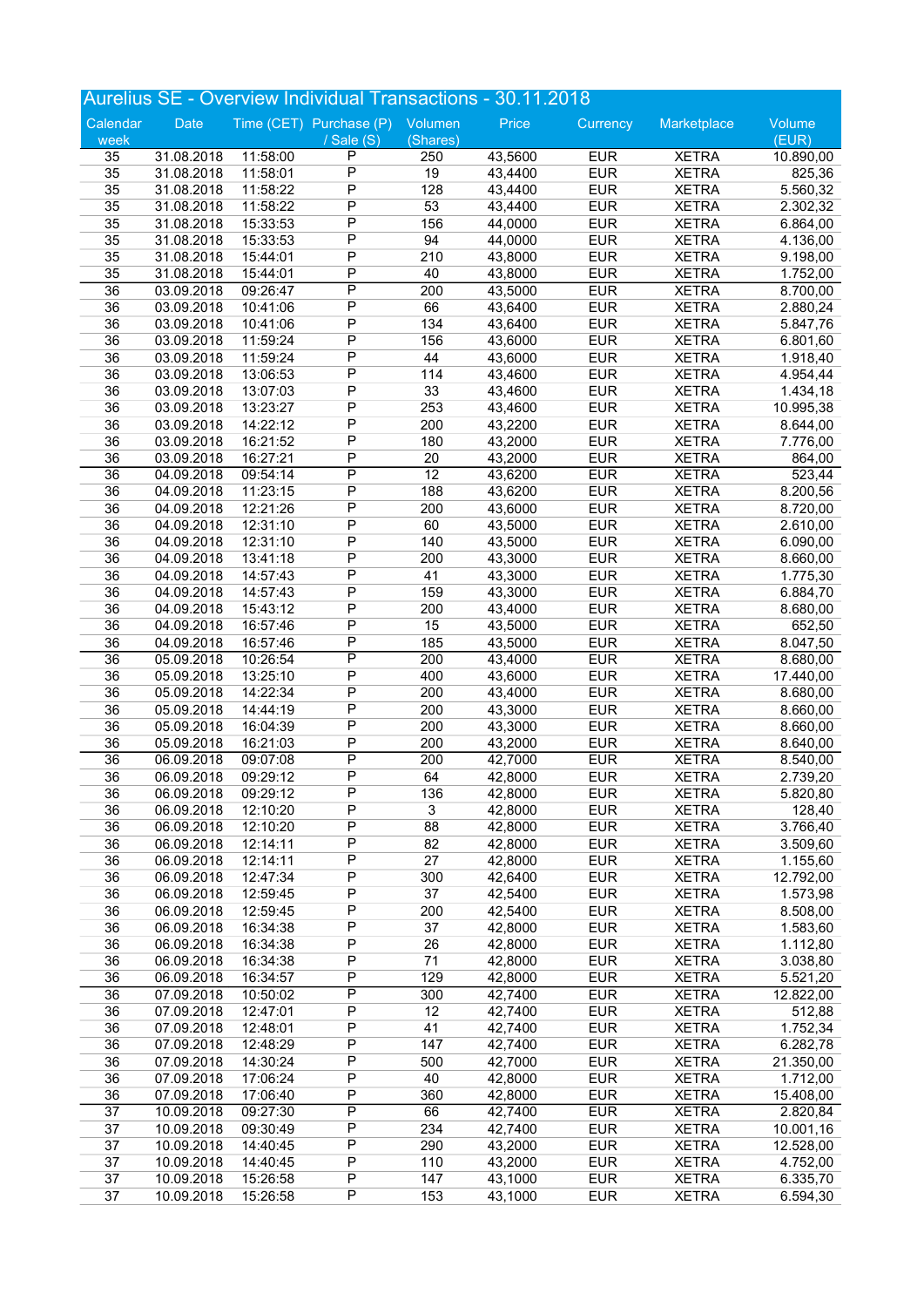|                 |                          |                      | Aurelius SE - Overview Individual Transactions - 30.11.2018 |                  |                    |                          |                              |                      |
|-----------------|--------------------------|----------------------|-------------------------------------------------------------|------------------|--------------------|--------------------------|------------------------------|----------------------|
| Calendar        | Date                     |                      | Time (CET) Purchase (P)                                     | Volumen          | Price              | Currency                 | Marketplace                  | Volume               |
| week            |                          |                      | / Sale $(S)$                                                | (Shares)         |                    |                          |                              | (EUR)                |
| 37              | 10.09.2018               | 16:31:38             | P                                                           | 7                | 43,0400            | <b>EUR</b>               | <b>XETRA</b>                 | 301,28               |
| $\overline{37}$ | 10.09.2018               | 16:37:45             | $\overline{P}$                                              | 340              | 43,0400            | <b>EUR</b>               | <b>XETRA</b>                 | 14.633,60            |
| 37              | 10.09.2018               | 16:37:46             | $\overline{P}$                                              | 53               | 43,0400            | <b>EUR</b>               | <b>XETRA</b>                 | 2.281,12             |
| $\overline{37}$ | 11.09.2018               | 09:26:26             | $\overline{\mathsf{P}}$                                     | 49               | 43,0200            | <b>EUR</b>               | <b>XETRA</b>                 | 2.107,98             |
| 37              | 11.09.2018               | 09:56:09             | $\overline{P}$<br>$\overline{P}$                            | 151              | 43,0200            | <b>EUR</b>               | <b>XETRA</b>                 | 6.496,02             |
| 37<br>37        | 11.09.2018<br>11.09.2018 | 10:03:13<br>10:03:13 | $\overline{P}$                                              | 31<br>169        | 42,9600<br>42,9600 | <b>EUR</b><br><b>EUR</b> | <b>XETRA</b><br><b>XETRA</b> | 1.331,76             |
| 37              | 11.09.2018               | 11:07:45             | $\overline{P}$                                              | 200              | 42,7200            | <b>EUR</b>               | <b>XETRA</b>                 | 7.260,24<br>8.544,00 |
| 37              | 11.09.2018               | 16:11:18             | $\overline{P}$                                              | 300              | 43,4000            | <b>EUR</b>               | <b>XETRA</b>                 | 13.020,00            |
| 37              | 11.09.2018               | 16:32:56             | $\overline{P}$                                              | 164              | 43,4400            | <b>EUR</b>               | <b>XETRA</b>                 | 7.124,16             |
| 37              | 11.09.2018               | 16:32:56             | $\overline{P}$                                              | 36               | 43,4400            | <b>EUR</b>               | <b>XETRA</b>                 | 1.563,84             |
| 37              | 11.09.2018               | 16:33:13             | $\overline{P}$                                              | 87               | 43,3600            | <b>EUR</b>               | <b>XETRA</b>                 | 3.772,32             |
| 37              | 11.09.2018               | 16:33:13             | $\overline{P}$                                              | 193              | 43,3600            | <b>EUR</b>               | <b>XETRA</b>                 | 8.368,48             |
| 37              | 11.09.2018               | 16:33:13             | $\overline{P}$                                              | 20               | 43,3600            | <b>EUR</b>               | <b>XETRA</b>                 | 867,20               |
| $\overline{37}$ | 12.09.2018               | 09:31:18             | $\overline{P}$                                              | 300              | 42,9800            | <b>EUR</b>               | <b>XETRA</b>                 | 12.894,00            |
| 37              | 12.09.2018               | 11:07:53             | $\overline{P}$                                              | 200              | 43,2000            | <b>EUR</b>               | <b>XETRA</b>                 | 8.640,00             |
| 37              | 12.09.2018               | 15:12:47             | $\overline{P}$                                              | 300              | 43,3000            | <b>EUR</b>               | <b>XETRA</b>                 | 12.990,00            |
| 37              | 12.09.2018               | 16:12:09             | $\overline{P}$                                              | 87               | 43,3000            | <b>EUR</b>               | <b>XETRA</b>                 | 3.767,10             |
| 37              | 12.09.2018               | 16:13:49             | $\overline{P}$                                              | 88               | 43,3000            | <b>EUR</b>               | <b>XETRA</b>                 | 3.810,40             |
| 37              | 12.09.2018               | 16:13:49             | $\overline{P}$                                              | 125              | 43,3000            | <b>EUR</b>               | <b>XETRA</b>                 | 5.412,50             |
| 37              | 12.09.2018               | 16:39:09             | $\overline{P}$                                              | 129              | 43,2000            | <b>EUR</b>               | <b>XETRA</b>                 | 5.572,80             |
| 37              | 12.09.2018               | 17:09:03             | $\overline{P}$                                              | 56               | 43,3000            | <b>EUR</b>               | <b>XETRA</b>                 | 2.424,80             |
| 37              | 12.09.2018               | 17:09:03             | $\overline{P}$                                              | 115              | 43,3000            | <b>EUR</b>               | <b>XETRA</b>                 | 4.979,50             |
| $\overline{37}$ | 13.09.2018               | 10:11:22             | $\overline{P}$<br>$\overline{P}$                            | $\overline{200}$ | 43,4600            | <b>EUR</b>               | <b>XETRA</b>                 | 8.692,00             |
| 37<br>37        | 13.09.2018<br>13.09.2018 | 11:45:11<br>11:49:37 | $\overline{P}$                                              | 12<br>188        | 43,5200<br>43,5200 | <b>EUR</b><br><b>EUR</b> | <b>XETRA</b><br><b>XETRA</b> | 522,24<br>8.181,76   |
| 37              | 13.09.2018               | 14:01:42             | $\overline{P}$                                              | 300              | 43,6600            | <b>EUR</b>               | <b>XETRA</b>                 | 13.098,00            |
| 37              | 13.09.2018               | 15:59:48             | $\overline{P}$                                              | 88               | 43,7000            | <b>EUR</b>               | <b>XETRA</b>                 | 3.845,60             |
| 37              | 13.09.2018               | 15:59:48             | $\overline{P}$                                              | 212              | 43,7000            | <b>EUR</b>               | <b>XETRA</b>                 | 9.264,40             |
| 37              | 13.09.2018               | 16:36:41             | $\overline{P}$                                              | 146              | 43,6400            | <b>EUR</b>               | <b>XETRA</b>                 | 6.371,44             |
| 37              | 13.09.2018               | 16:36:41             | $\overline{P}$                                              | 254              | 43,6400            | <b>EUR</b>               | <b>XETRA</b>                 | 11.084,56            |
| $\overline{37}$ | 14.09.2018               | 11:48:29             | $\overline{\mathsf{P}}$                                     | $\overline{20}$  | 44,0000            | <b>EUR</b>               | <b>XETRA</b>                 | 880,00               |
| 37              | 14.09.2018               | 11:48:29             | $\overline{P}$                                              | 68               | 44,0000            | <b>EUR</b>               | <b>XETRA</b>                 | 2.992,00             |
| 37              | 14.09.2018               | 11:48:34             | $\overline{P}$                                              | 11               | 44,0000            | <b>EUR</b>               | <b>XETRA</b>                 | 484,00               |
| 37              | 14.09.2018               | 11:48:34             | $\overline{P}$                                              | 234              | 44,0000            | <b>EUR</b>               | <b>XETRA</b>                 | 10.296,00            |
| 37              | 14.09.2018               | 15:01:35             | $\overline{P}$                                              | 95               | 44,2200            | <b>EUR</b>               | <b>XETRA</b>                 | 4.200,90             |
| 37              | 14.09.2018               | 15:02:31             | $\overline{P}$                                              | 35               | 44,2200            | <b>EUR</b>               | <b>XETRA</b>                 | 1.547,70             |
| 37              | 14.09.2018               | 15:03:23             | $\overline{P}$                                              | 32               | 44,2200            | <b>EUR</b>               | <b>XETRA</b>                 | 1.415,04             |
| 37              | 14.09.2018               | 15:03:44             | P                                                           | 13               | 44,2200            | <b>EUR</b>               | <b>XETRA</b>                 | 574,86               |
| 37              | 14.09.2018               | 15:04:05             | P                                                           | 13               | 44,2200            | <b>EUR</b>               | <b>XETRA</b>                 | 574,86               |
| 37<br>37        | 14.09.2018               | 15:04:27<br>15:04:27 | $\overline{P}$<br>$\overline{P}$                            | 14<br>132        | 44,2200<br>44,2200 | <b>EUR</b><br><b>EUR</b> | <b>XETRA</b>                 | 619,08               |
| 37              | 14.09.2018<br>14.09.2018 | 15:06:37             | $\overline{P}$                                              | 14               | 44,2000            | <b>EUR</b>               | <b>XETRA</b><br><b>XETRA</b> | 5.837,04<br>618,80   |
| 37              | 14.09.2018               | 15:06:37             | P                                                           | 319              | 44,2000            | <b>EUR</b>               | <b>XETRA</b>                 | 14.099,80            |
| 37              | 14.09.2018               | 17:00:31             | Ρ                                                           | 400              | 44,4400            | <b>EUR</b>               | <b>XETRA</b>                 | 17.776,00            |
| 38              | 17.09.2018               | 16:49:42             | $\overline{P}$                                              | 111              | 44,0400            | <b>EUR</b>               | <b>XETRA</b>                 | 4.888,44             |
| 38              | 17.09.2018               | 16:49:42             | $\overline{P}$                                              | 400              | 44,0400            | <b>EUR</b>               | <b>XETRA</b>                 | 17.616,00            |
| 38              | 17.09.2018               | 16:49:42             | $\overline{P}$                                              | 102              | 44,0400            | <b>EUR</b>               | <b>XETRA</b>                 | 4.492,08             |
| 38              | 17.09.2018               | 16:49:42             | P                                                           | $\overline{9}$   | 44,0400            | <b>EUR</b>               | <b>XETRA</b>                 | 396,36               |
| 38              | 17.09.2018               | 16:49:42             | P                                                           | 118              | 44,0400            | <b>EUR</b>               | <b>XETRA</b>                 | 5.196,72             |
| 38              | 17.09.2018               | 16:49:42             | $\overline{P}$                                              | 49               | 44,0400            | <b>EUR</b>               | <b>XETRA</b>                 | 2.157,96             |
| 38              | 17.09.2018               | 16:49:42             | $\overline{P}$                                              | 108              | 44,0400            | <b>EUR</b>               | <b>XETRA</b>                 | 4.756,32             |
| 38              | 17.09.2018               | 16:49:45             | $\overline{P}$                                              | 85               | 44,0400            | <b>EUR</b>               | <b>XETRA</b>                 | 3.743,40             |
| 38              | 17.09.2018               | 16:55:22             | P                                                           | $\overline{2}$   | 44,0400            | <b>EUR</b>               | <b>XETRA</b>                 | 88,08                |
| 38              | 17.09.2018               | 17:03:57             | P                                                           | 82               | 44,0400            | <b>EUR</b>               | <b>XETRA</b>                 | 3.611,28             |
| 38              | 17.09.2018               | 17:11:02             | $\overline{P}$                                              | 111              | 44,1400            | <b>EUR</b>               | <b>XETRA</b>                 | 4.899,54             |
| 38              | 17.09.2018               | 17:11:02             | $\overline{P}$                                              | 111              | 44,1400            | <b>EUR</b>               | <b>XETRA</b>                 | 4.899,54             |
| 38              | 17.09.2018               | 17:11:02             | $\overline{P}$                                              | 111              | 44,1400            | <b>EUR</b>               | <b>XETRA</b>                 | 4.899,54             |
| 38              | 17.09.2018               | 17:11:02             | P                                                           | 1                | 44,1400            | <b>EUR</b>               | <b>XETRA</b>                 | 44,14                |
| 38              | 18.09.2018               | 09:44:10             | $\overline{\mathsf{P}}$                                     | 334              | 44,4000            | <b>EUR</b>               | <b>XETRA</b>                 | 14.829,60            |
| 38<br>38        | 18.09.2018<br>18.09.2018 | 10:17:49<br>10:17:55 | P<br>$\overline{P}$                                         | 14<br>32         | 44,1000<br>44,1000 | <b>EUR</b><br><b>EUR</b> | <b>XETRA</b><br><b>XETRA</b> | 617,40               |
| 38              | 18.09.2018               | 10:44:50             | $\overline{P}$                                              | 199              | 44,1000            | <b>EUR</b>               | <b>XETRA</b>                 | 1.411,20<br>8.775,90 |
|                 |                          |                      |                                                             |                  |                    |                          |                              |                      |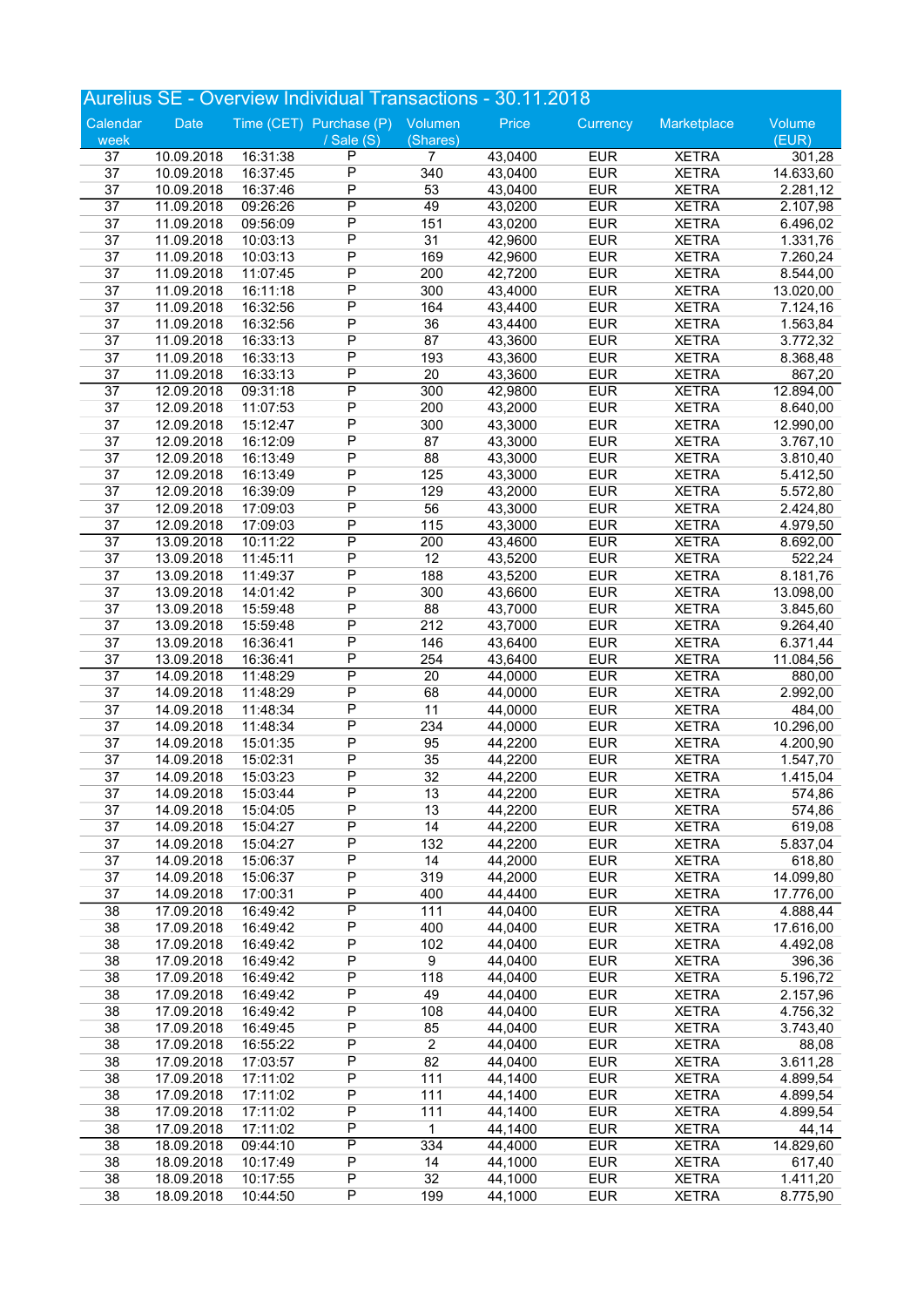|                       |                          |                      | Aurelius SE - Overview Individual Transactions - 30.11.2018 |                    |                    |                          |                              |                        |
|-----------------------|--------------------------|----------------------|-------------------------------------------------------------|--------------------|--------------------|--------------------------|------------------------------|------------------------|
| Calendar              | Date                     |                      | Time (CET) Purchase (P) Volumen                             |                    | Price              | Currency                 | Marketplace                  | Volume                 |
| week                  |                          |                      | / Sale (S)                                                  | (Shares)           |                    |                          |                              | (EUR)                  |
| 38                    | 18.09.2018               | 10:44:50             | P                                                           | 155                | 44,1000            | <b>EUR</b>               | <b>XETRA</b>                 | 6.835,50               |
| 38                    | 18.09.2018               | 12:35:56             | $\overline{P}$                                              | 68                 | 44,1400            | <b>EUR</b>               | <b>XETRA</b>                 | 3.001,52               |
| 38                    | 18.09.2018               | 12:36:46             | $\overline{P}$                                              | 218                | 44,1400            | <b>EUR</b>               | <b>XETRA</b>                 | 9.622,52               |
| 38                    | 18.09.2018               | 12:36:46             | $\overline{P}$<br>$\overline{P}$                            | 47                 | 44,1400            | <b>EUR</b>               | <b>XETRA</b>                 | 2.074,58               |
| 38<br>$\overline{38}$ | 18.09.2018               | 13:33:58<br>17:36:23 | $\overline{P}$                                              | 333<br>400         | 44,1400<br>45,2800 | <b>EUR</b><br><b>EUR</b> | <b>XETRA</b><br><b>XETRA</b> | 14.698,62              |
| $\overline{38}$       | 19.09.2018<br>20.09.2018 | 10:08:30             | P                                                           | 150                | 45,0000            | <b>EUR</b>               | <b>XETRA</b>                 | 18.112,00<br>6.750,00  |
| 38                    | 20.09.2018               | 10:08:30             | $\overline{P}$                                              | 300                | 45,0000            | <b>EUR</b>               | <b>XETRA</b>                 | 13.500,00              |
| 38                    | 20.09.2018               | 11:36:04             | $\overline{P}$                                              | 450                | 44,8000            | <b>EUR</b>               | <b>XETRA</b>                 | 20.160,00              |
| 38                    | 20.09.2018               | 12:17:33             | P                                                           | 336                | 44,7000            | <b>EUR</b>               | <b>XETRA</b>                 | 15.019,20              |
| 38                    | 20.09.2018               | 12:17:33             | $\overline{P}$                                              | 114                | 44,7000            | <b>EUR</b>               | <b>XETRA</b>                 | 5.095,80               |
| 38                    | 20.09.2018               | 13:38:00             | $\overline{P}$                                              | 100                | 44,6000            | <b>EUR</b>               | <b>XETRA</b>                 | 4.460,00               |
| 38                    | 20.09.2018               | 14:25:02             | $\overline{P}$                                              | 60                 | 44,5600            | <b>EUR</b>               | <b>XETRA</b>                 | 2.673,60               |
| 38                    | 20.09.2018               | 17:22:25             | $\overline{P}$                                              | 119                | 44,9200            | <b>EUR</b>               | <b>XETRA</b>                 | 5.345,48               |
| 38                    | 20.09.2018               | 17:36:27             | $\overline{P}$                                              | 671                | 45,0600            | <b>EUR</b>               | <b>XETRA</b>                 | 30.235,26              |
| $\overline{38}$       | 21.09.2018               | 11:48:29             | $\overline{\mathsf{P}}$                                     | 5                  | 44,9000            | <b>EUR</b>               | <b>XETRA</b>                 | 224,50                 |
| 38                    | 21.09.2018               | 11:48:29             | $\overline{P}$                                              | 495                | 44,9000            | <b>EUR</b>               | <b>XETRA</b>                 | 22.225,50              |
| 38                    | 21.09.2018               | 11:48:34             | $\overline{P}$                                              | 500                | 45,0000            | <b>EUR</b>               | <b>XETRA</b>                 | 22.500,00              |
| 38                    | 21.09.2018               | 11:48:34             | P                                                           | 420                | 44,9000            | <b>EUR</b>               | <b>XETRA</b>                 | 18.858,00              |
| 38                    | 21.09.2018               | 15:01:35             | $\overline{P}$                                              | 80                 | 44,9000            | <b>EUR</b>               | <b>XETRA</b>                 | 3.592,00               |
| $\overline{39}$<br>39 | 24.09.2018               | 09:15:57             | $\overline{P}$<br>$\overline{P}$                            | 103<br>272         | 45,0000            | <b>EUR</b><br><b>EUR</b> | <b>XETRA</b>                 | 4.635,00               |
| 39                    | 24.09.2018<br>24.09.2018 | 09:15:57<br>09:29:17 | $\overline{P}$                                              | 148                | 45,0000<br>44,8000 | <b>EUR</b>               | <b>XETRA</b><br><b>XETRA</b> | 12.240,00<br>6.630,40  |
| 39                    | 24.09.2018               | 09:29:17             | $\overline{P}$                                              | 227                | 44,8000            | <b>EUR</b>               | <b>XETRA</b>                 | 10.169,60              |
| 39                    | 24.09.2018               | 10:44:17             | $\overline{P}$                                              | 49                 | 44,4400            | <b>EUR</b>               | <b>XETRA</b>                 | 2.177,56               |
| 39                    | 24.09.2018               | 11:12:29             | $\overline{P}$                                              | 54                 | 44,4400            | <b>EUR</b>               | <b>XETRA</b>                 | 2.399,76               |
| 39                    | 24.09.2018               | 12:29:17             | $\overline{P}$                                              | 50                 | 44,6600            | <b>EUR</b>               | <b>XETRA</b>                 | 2.233,00               |
| 39                    | 24.09.2018               | 12:57:11             | $\overline{P}$                                              | 49                 | 44,6600            | <b>EUR</b>               | <b>XETRA</b>                 | 2.188,34               |
| 39                    | 24.09.2018               | 12:57:12             | P                                                           | 28                 | 44,6600            | <b>EUR</b>               | <b>XETRA</b>                 | 1.250,48               |
| 39                    | 24.09.2018               | 12:57:20             | P                                                           | 21                 | 44,6600            | <b>EUR</b>               | <b>XETRA</b>                 | 937,86                 |
| 39                    | 24.09.2018               | 12:57:29             | $\overline{P}$                                              | 14                 | 44,6600            | <b>EUR</b>               | <b>XETRA</b>                 | 625,24                 |
| 39                    | 24.09.2018               | 12:57:29             | $\overline{P}$                                              | 49                 | 44,6600            | <b>EUR</b>               | <b>XETRA</b>                 | 2.188,34               |
| 39                    | 24.09.2018               | 12:57:38             | $\overline{P}$                                              | $\overline{\bf 8}$ | 44,6600            | <b>EUR</b>               | <b>XETRA</b>                 | 357,28                 |
| 39                    | 24.09.2018               | 12:57:49             | P                                                           | $\mathbf 1$        | 44,6600            | <b>EUR</b>               | <b>XETRA</b>                 | 44,66                  |
| 39                    | 24.09.2018               | 12:58:24             | P                                                           | 17                 | 44,6600            | <b>EUR</b>               | <b>XETRA</b>                 | 759,22                 |
| 39                    | 24.09.2018               | 12:59:05             | $\overline{P}$<br>$\overline{P}$                            | 12                 | 44,6600            | <b>EUR</b>               | <b>XETRA</b>                 | 535,92                 |
| 39<br>39              | 24.09.2018<br>24.09.2018 | 12:59:05<br>16:25:17 | $\overline{P}$                                              | 48<br>12           | 44,6600<br>44,8200 | <b>EUR</b><br><b>EUR</b> | <b>XETRA</b><br><b>XETRA</b> | 2.143,68<br>537,84     |
| 39                    | 24.09.2018               | 16:25:45             | P                                                           | 123                | 44,8200            | <b>EUR</b>               | <b>XETRA</b>                 | 5.512,86               |
| 39                    | 24.09.2018               | 16:25:45             | $\overline{P}$                                              | 115                | 44,8200            | <b>EUR</b>               | <b>XETRA</b>                 | 5.154,30               |
| $\overline{39}$       | 25.09.2018               | 09:16:45             | $\overline{\mathsf{P}}$                                     | 30                 | 44,6600            | <b>EUR</b>               | <b>XETRA</b>                 | 1.339,80               |
| 39                    | 25.09.2018               | 09:18:33             | $\overline{P}$                                              | 67                 | 44,6600            | <b>EUR</b>               | <b>XETRA</b>                 | 2.992,22               |
| 39                    | 25.09.2018               | 09:18:33             | $\overline{P}$                                              | 20                 | 44,6600            | <b>EUR</b>               | <b>XETRA</b>                 | 893,20                 |
| 39                    | 25.09.2018               | 09:18:33             | P                                                           | 183                | 44,6600            | <b>EUR</b>               | <b>XETRA</b>                 | 8.172,78               |
| 39                    | 25.09.2018               | 11:06:16             | P                                                           | 98                 | 44,7600            | <b>EUR</b>               | <b>XETRA</b>                 | 4.386,48               |
| 39                    | 25.09.2018               | 11:06:16             | $\overline{P}$                                              | 402                | 44,7600            | <b>EUR</b>               | <b>XETRA</b>                 | 17.993,52              |
| 39                    | 25.09.2018               | 15:35:46             | $\overline{P}$                                              | 261                | 44,8000            | <b>EUR</b>               | <b>XETRA</b>                 | 11.692,80              |
| 39                    | 25.09.2018               | 15:35:46             | $\overline{P}$                                              | 39                 | 44,8000            | <b>EUR</b>               | <b>XETRA</b>                 | 1.747,20               |
| 39                    | 25.09.2018               | 17:09:04             | P                                                           | 300                | 44,6000            | <b>EUR</b>               | <b>XETRA</b>                 | 13.380,00              |
| 39                    | 26.09.2018               | 09:08:59             | $\overline{P}$                                              | 97                 | 44,4400            | <b>EUR</b>               | <b>XETRA</b>                 | 4.310,68               |
| 39                    | 26.09.2018               | 09:08:59             | $\overline{P}$                                              | 303                | 44,4400            | <b>EUR</b>               | <b>XETRA</b>                 | 13.465,32              |
| 39                    | 26.09.2018               | 09:38:40             | $\overline{P}$                                              | 400                | 44,6600            | <b>EUR</b>               | <b>XETRA</b>                 | 17.864,00              |
| 39                    | 26.09.2018               | 12:22:22             | $\overline{P}$                                              | 200                | 44,8000            | <b>EUR</b>               | <b>XETRA</b>                 | 8.960,00               |
| 39                    | 26.09.2018               | 15:06:25             | P<br>P                                                      | 11                 | 45,1000            | <b>EUR</b>               | <b>XETRA</b>                 | 496,10                 |
| 39<br>39              | 26.09.2018<br>26.09.2018 | 15:06:25<br>15:12:06 | $\overline{P}$                                              | 389<br>400         | 45,1000<br>45,0000 | <b>EUR</b><br><b>EUR</b> | <b>XETRA</b><br><b>XETRA</b> | 17.543,90<br>18.000,00 |
| 39                    | 27.09.2018               | 09:22:00             | $\overline{\mathsf{P}}$                                     | 300                | 44,7600            | <b>EUR</b>               | <b>XETRA</b>                 | 13.428,00              |
| 39                    | 27.09.2018               | 11:36:00             | $\overline{P}$                                              | 5                  | 45,4200            | <b>EUR</b>               | <b>XETRA</b>                 | 227,10                 |
| 39                    | 27.09.2018               | 11:37:00             | P                                                           | 42                 | 45,4200            | <b>EUR</b>               | <b>XETRA</b>                 | 1.907,64               |
| 39                    | 27.09.2018               | 11:37:00             | P                                                           | 72                 | 45,4200            | <b>EUR</b>               | <b>XETRA</b>                 | 3.270,24               |
| 39                    | 27.09.2018               | 11:38:00             | P                                                           | 81                 | 45,4200            | <b>EUR</b>               | <b>XETRA</b>                 | 3.679,02               |
| 39                    | 27.09.2018               | 17:02:00             | P                                                           | 62                 | 45,7000            | <b>EUR</b>               | <b>XETRA</b>                 | 2.833,40               |
| 39                    | 27.09.2018               | 17:04:00             | $\overline{P}$                                              | 138                | 45,7000            | <b>EUR</b>               | <b>XETRA</b>                 | 6.306,60               |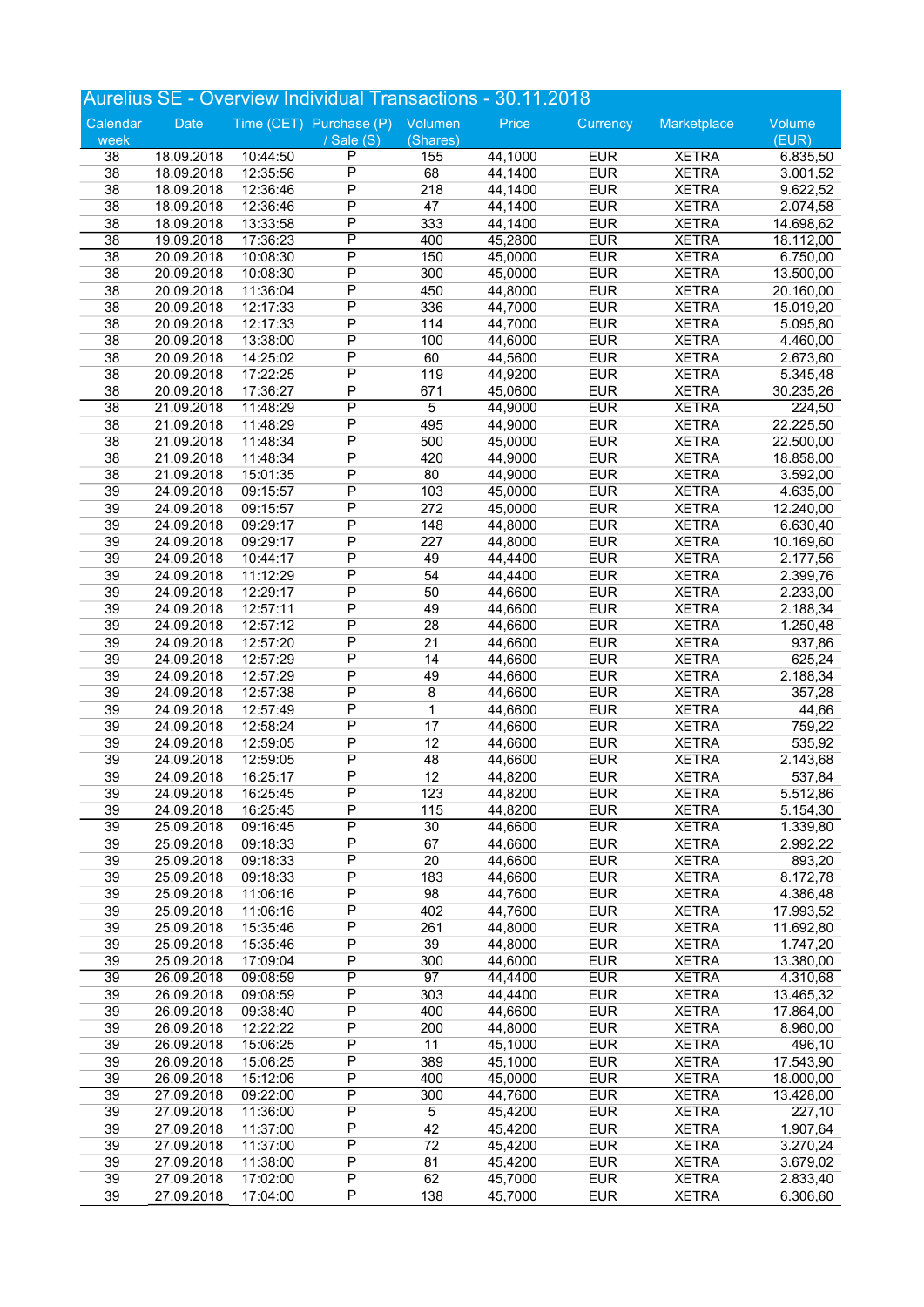|                 |                          |                      | <b>Aurelius SE - Overview Individual Transactions - 30.11.2018</b> |                 |                    |                          |                              |                        |
|-----------------|--------------------------|----------------------|--------------------------------------------------------------------|-----------------|--------------------|--------------------------|------------------------------|------------------------|
| Calendar        | <b>Date</b>              |                      | Time (CET) Purchase (P)                                            | Volumen         | Price              | Currency                 | Marketplace                  | Volume                 |
| week            |                          |                      | / Sale (S)                                                         | (Shares)        |                    |                          |                              | (EUR)                  |
| 39              | 27.09.2018               | 17:23:00             | $\mathsf{P}$                                                       | 165             | 45,6200            | <b>EUR</b>               | <b>XETRA</b>                 | 7.527,30               |
| $\overline{39}$ | 27.09.2018               | 17:28:00             | $\overline{P}$                                                     | 35              | 45,6200            | <b>EUR</b>               | <b>XETRA</b>                 | 1.596,70               |
| 39              | 28.09.2018               | 09:23:45             | $\overline{\mathsf{P}}$                                            | 53              | 45,6000            | <b>EUR</b>               | <b>XETRA</b>                 | 2.416,80               |
| 39              | 28.09.2018               | 09:26:17             | P                                                                  | 29              | 45,6000            | <b>EUR</b>               | <b>XETRA</b>                 | 1.322,40               |
| 39              | 28.09.2018               | 09:26:17             | $\overline{P}$                                                     | 418             | 45,6000            | <b>EUR</b>               | <b>XETRA</b>                 | 19.060,80              |
| 39              | 28.09.2018               | 09:45:11             | $\overline{P}$<br>$\overline{P}$                                   | 75              | 45,4000            | <b>EUR</b>               | <b>XETRA</b>                 | 3.405,00               |
| 39<br>39        | 28.09.2018               | 12:17:15<br>12:17:15 | P                                                                  | 296             | 45,7000<br>45,7000 | <b>EUR</b><br><b>EUR</b> | <b>XETRA</b><br><b>XETRA</b> | 13.527,20              |
| 39              | 28.09.2018<br>28.09.2018 | 13:21:44             | P                                                                  | 204<br>70       | 45,4000            | <b>EUR</b>               | <b>XETRA</b>                 | 9.322,80<br>3.178,00   |
| 39              | 28.09.2018               | 15:24:02             | $\overline{P}$                                                     | 250             | 45,5000            | <b>EUR</b>               | <b>XETRA</b>                 | 11.375,00              |
| 39              | 28.09.2018               | 15:24:02             | $\overline{P}$                                                     | 105             | 45,5000            | <b>EUR</b>               | <b>XETRA</b>                 | 4.777,50               |
| 40              | 01.10.2018               | 09:10:06             | $\overline{\mathsf{P}}$                                            | $\overline{21}$ | 45,5800            | <b>EUR</b>               | <b>XETRA</b>                 | 957,18                 |
| 40              | 01.10.2018               | 09:10:06             | $\overline{P}$                                                     | 179             | 45,5800            | <b>EUR</b>               | <b>XETRA</b>                 | 8.158,82               |
| 40              | 01.10.2018               | 10:11:34             | P                                                                  | 100             | 45,1800            | <b>EUR</b>               | <b>XETRA</b>                 | 4.518,00               |
| 40              | 01.10.2018               | 10:15:53             | $\overline{P}$                                                     | 61              | 45,1800            | <b>EUR</b>               | <b>XETRA</b>                 | 2.755,98               |
| 40              | 01.10.2018               | 10:15:53             | $\overline{P}$                                                     | 239             | 45,1800            | <b>EUR</b>               | <b>XETRA</b>                 | 10.798,02              |
| 40              | 01.10.2018               | 12:21:04             | $\overline{P}$                                                     | 32              | 44,9000            | <b>EUR</b>               | <b>XETRA</b>                 | 1.436,80               |
| 40              | 01.10.2018               | 12:21:04             | $\overline{P}$                                                     | 368             | 44,9000            | <b>EUR</b>               | <b>XETRA</b>                 | 16.523,20              |
| 40              | 01.10.2018               | 13:31:53             | P                                                                  | 400             | 44,6200            | <b>EUR</b>               | <b>XETRA</b>                 | 17.848,00              |
| 40              | 02.10.2018               | 09:23:35             | $\overline{P}$                                                     | 400             | 45,0000            | <b>EUR</b>               | <b>XETRA</b>                 | 18.000,00              |
| 40              | 02.10.2018               | 11:07:14             | $\overline{P}$                                                     | 400             | 44,6600            | <b>EUR</b>               | <b>XETRA</b>                 | 17.864,00              |
| 40              | 02.10.2018               | 13:25:37             | $\overline{P}$                                                     | 162             | 44,6600            | <b>EUR</b>               | <b>XETRA</b>                 | 7.234,92               |
| 40              | 02.10.2018               | 13:25:37             | $\overline{P}$                                                     | 238             | 44,6600            | <b>EUR</b>               | <b>XETRA</b>                 | 10.629,08              |
| 40              | 02.10.2018               | 15:37:08             | P<br>$\overline{P}$                                                | 400             | 44,6000            | <b>EUR</b><br><b>EUR</b> | <b>XETRA</b>                 | 17.840,00              |
| 40<br>40        | 02.10.2018<br>04.10.2018 | 17:07:44<br>09:06:14 | $\overline{P}$                                                     | 500<br>400      | 44,4800<br>44,0400 | <b>EUR</b>               | <b>XETRA</b><br><b>XETRA</b> | 22.240,00<br>17.616,00 |
| 40              | 04.10.2018               | 09:06:14             | $\overline{P}$                                                     | 100             | 44,0400            | <b>EUR</b>               | <b>XETRA</b>                 | 4.404,00               |
| 40              | 04.10.2018               | 12:49:02             | $\overline{P}$                                                     | 189             | 44,1400            | <b>EUR</b>               | <b>XETRA</b>                 | 8.342,46               |
| 40              | 04.10.2018               | 12:49:02             | P                                                                  | 561             | 44,1400            | <b>EUR</b>               | <b>XETRA</b>                 | 24.762,54              |
| 40              | 04.10.2018               | 14:17:30             | $\overline{P}$                                                     | 229             | 44,1000            | <b>EUR</b>               | <b>XETRA</b>                 | 10.098,90              |
| 40              | 04.10.2018               | 14:17:30             | $\overline{P}$                                                     | 21              | 44,1000            | <b>EUR</b>               | <b>XETRA</b>                 | 926,10                 |
| 40              | 04.10.2018               | 15:58:16             | $\overline{P}$                                                     | 278             | 44,0000            | <b>EUR</b>               | <b>XETRA</b>                 | 12.232,00              |
| 40              | 04.10.2018               | 15:58:16             | $\overline{P}$                                                     | 222             | 44,0000            | <b>EUR</b>               | <b>XETRA</b>                 | 9.768,00               |
| 40              | 05.10.2018               | 09:09:00             | $\overline{\mathsf{P}}$                                            | $\overline{17}$ | 43,7000            | <b>EUR</b>               | <b>XETRA</b>                 | 742,90                 |
| 40              | 05.10.2018               | 09:09:00             | $\overline{P}$                                                     | 283             | 43,7000            | <b>EUR</b>               | <b>XETRA</b>                 | 12.367,10              |
| 40              | 05.10.2018               | 09:24:00             | $\overline{P}$                                                     | 76              | 43,4000            | <b>EUR</b>               | <b>XETRA</b>                 | 3.298,40               |
| 40              | 05.10.2018               | 09:24:00             | $\overline{P}$                                                     | 80              | 43,4000            | <b>EUR</b>               | <b>XETRA</b>                 | 3.472,00               |
| 40              | 05.10.2018               | 09:24:00             | $\overline{P}$                                                     | 144             | 43,4000            | <b>EUR</b>               | <b>XETRA</b>                 | 6.249,60               |
| 40              | 05.10.2018               | 10:07:00             | P<br>$\overline{P}$                                                | 300             | 43,2000            | <b>EUR</b>               | <b>XETRA</b>                 | 12.960,00              |
| 40<br>40        | 05.10.2018<br>05.10.2018 | 10:40:00<br>11:12:10 | P                                                                  | 300<br>300      | 43,0000<br>42,7000 | <b>EUR</b><br><b>EUR</b> | <b>XETRA</b><br><b>XETRA</b> | 12.900,00<br>12.810,00 |
| $\overline{41}$ | 08.10.2018               | 09:06:23             | $\overline{\mathsf{P}}$                                            | 60              | 42,8200            | <b>EUR</b>               | <b>XETRA</b>                 | 2.569,20               |
| 41              | 08.10.2018               | 09:06:23             | P                                                                  | 140             | 42,8200            | <b>EUR</b>               | <b>XETRA</b>                 | 5.994,80               |
| 41              | 08.10.2018               | 11:33:47             | P                                                                  | 200             | 42,9000            | <b>EUR</b>               | <b>XETRA</b>                 | 8.580,00               |
| 41              | 08.10.2018               | 13:40:03             | $\overline{P}$                                                     | 200             | 42,9000            | <b>EUR</b>               | <b>XETRA</b>                 | 8.580,00               |
| 41              | 08.10.2018               | 17:09:04             | $\overline{P}$                                                     | 800             | 43,6000            | <b>EUR</b>               | <b>XETRA</b>                 | 34.880,00              |
| 41              | 09.10.2018               | 09:07:50             | $\overline{\mathsf{P}}$                                            | 235             | 42,9800            | <b>EUR</b>               | <b>XETRA</b>                 | 10.100,30              |
| 41              | 09.10.2018               | 09:07:50             | $\overline{P}$                                                     | 165             | 42,9800            | <b>EUR</b>               | <b>XETRA</b>                 | 7.091,70               |
| 41              | 09.10.2018               | 09:23:22             | $\overline{P}$                                                     | 33              | 42,8000            | <b>EUR</b>               | <b>XETRA</b>                 | 1.412,40               |
| 41              | 09.10.2018               | 09:27:23             | $\overline{P}$                                                     | 41              | 42,8000            | <b>EUR</b>               | <b>XETRA</b>                 | 1.754,80               |
| 41              | 09.10.2018               | 09:27:23             | $\overline{P}$                                                     | 326             | 42,8000            | <b>EUR</b>               | <b>XETRA</b>                 | 13.952,80              |
| 41              | 09.10.2018               | 12:27:31             | $\overline{P}$                                                     | 300             | 42,6400            | <b>EUR</b>               | <b>XETRA</b>                 | 12.792,00              |
| 41              | 09.10.2018               | 17:14:38             | $\overline{P}$                                                     | 47              | 42,7400            | <b>EUR</b>               | <b>XETRA</b>                 | 2.008,78               |
| 41              | 09.10.2018               | 17:14:38             | P                                                                  | 68              | 42,7400            | <b>EUR</b>               | <b>XETRA</b>                 | 2.906,32               |
| 41              | 09.10.2018               | 17:17:46             | $\overline{P}$<br>$\overline{P}$                                   | 68              | 42,7400            | <b>EUR</b>               | <b>XETRA</b>                 | 2.906,32               |
| 41<br>41        | 09.10.2018<br>09.10.2018 | 17:18:33<br>17:29:46 | $\overline{P}$                                                     | 25<br>37        | 42,7400<br>42,7400 | <b>EUR</b><br><b>EUR</b> | <b>XETRA</b><br><b>XETRA</b> | 1.068,50<br>1.581,38   |
| 41              | 09.10.2018               | 17:36:18             | $\overline{P}$                                                     | 80              | 42,7400            | <b>EUR</b>               | <b>XETRA</b>                 | 3.419,20               |
| 41              | 10.10.2018               | 10:18:49             | $\overline{P}$                                                     | 375             | 42,5000            | <b>EUR</b>               | <b>XETRA</b>                 | 15.937,50              |
| 41              | 10.10.2018               | 10:46:25             | $\overline{P}$                                                     | 20              | 42,2000            | <b>EUR</b>               | <b>XETRA</b>                 | 844,00                 |
| 41              | 10.10.2018               | 10:46:25             | P                                                                  | 120             | 42,2000            | <b>EUR</b>               | <b>XETRA</b>                 | 5.064,00               |
| 41              | 10.10.2018               | 10:46:25             | $\overline{P}$                                                     | 16              | 42,2000            | <b>EUR</b>               | <b>XETRA</b>                 | 675,20                 |
| 41              | 10.10.2018               | 10:46:25             | $\overline{P}$                                                     | 344             | 42,2000            | <b>EUR</b>               | <b>XETRA</b>                 | 14.516,80              |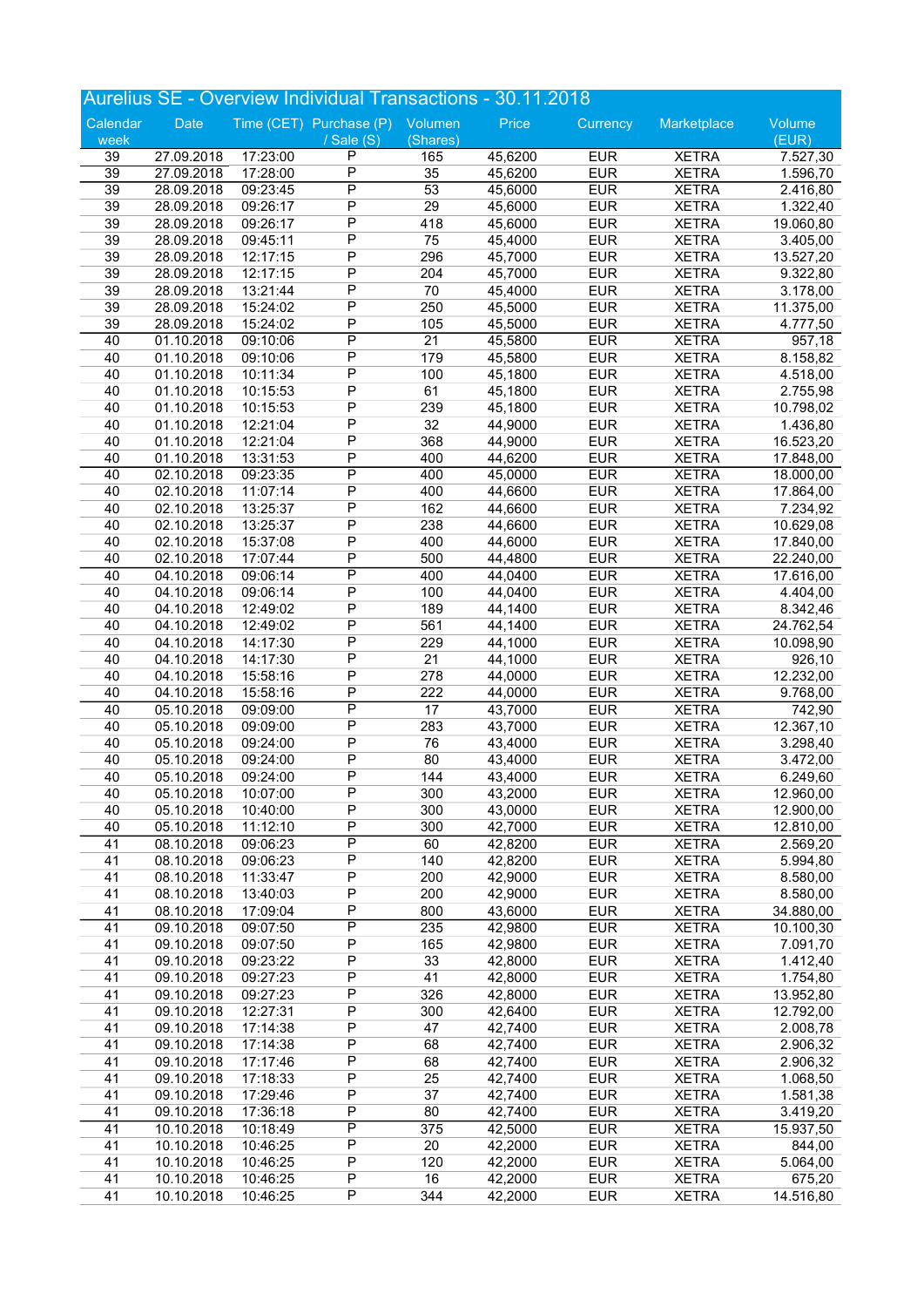|                       |                          |                      | <b>Aurelius SE - Overview Individual Transactions - 30.11.2018</b> |                 |                    |                          |                              |                        |
|-----------------------|--------------------------|----------------------|--------------------------------------------------------------------|-----------------|--------------------|--------------------------|------------------------------|------------------------|
| Calendar              | Date                     |                      | Time (CET) Purchase (P)                                            | Volumen         | Price              | Currency                 | Marketplace                  | Volume                 |
| week                  |                          |                      | / Sale (S)                                                         | (Shares)        |                    |                          |                              | (EUR)                  |
| 41                    | 10.10.2018               | 11:27:35             | P                                                                  | 192             | 41,8000            | <b>EUR</b>               | <b>XETRA</b>                 | 8.025,60               |
| 41                    | 10.10.2018               | 11:34:08             | $\overline{P}$                                                     | 58              | 41,8000            | <b>EUR</b>               | <b>XETRA</b>                 | 2.424,40               |
| 41                    | 10.10.2018               | 13:42:58             | $\overline{P}$                                                     | 250             | 41,5000            | <b>EUR</b>               | <b>XETRA</b>                 | 10.375,00              |
| 41                    | 10.10.2018               | 14:13:00             | $\overline{P}$                                                     | 28              | 41,1000            | <b>EUR</b>               | <b>XETRA</b>                 | 1.150,80               |
| 41                    | 10.10.2018               | 14:21:52             | $\overline{P}$                                                     | 272             | 41,1000            | <b>EUR</b>               | <b>XETRA</b>                 | 11.179,20              |
| 41                    | 10.10.2018               | 16:20:46             | $\overline{P}$                                                     | 300             | 40,8800            | <b>EUR</b>               | <b>XETRA</b>                 | 12.264,00              |
| 41                    | 10.10.2018               | 17:29:50             | $\overline{P}$                                                     | 12              | 40,7600            | <b>EUR</b>               | <b>XETRA</b>                 | 489,12                 |
| 41                    | 10.10.2018               | 17:29:50             | $\mathsf P$                                                        | 188             | 40,7600            | <b>EUR</b>               | <b>XETRA</b>                 | 7.662,88               |
| $\overline{41}$       | 11.10.2018               | 09:22:35             | $\overline{\mathsf{P}}$                                            | 500             | 38,3000            | <b>EUR</b>               | <b>XETRA</b>                 | 19.150,00              |
| 41                    | 11.10.2018               | 11:52:25             | $\overline{P}$                                                     | 250             | 39,0000            | <b>EUR</b>               | <b>XETRA</b>                 | 9.750,00               |
| 41                    | 11.10.2018               | 15:34:38             | $\overline{P}$<br>$\overline{\mathsf{P}}$                          | 36              | 40,0000            | <b>EUR</b>               | <b>XETRA</b>                 | 1.440,00               |
| 41                    | 11.10.2018               | 15:35:58             | $\overline{P}$                                                     | 76<br>138       | 40,0000<br>40,0000 | <b>EUR</b><br><b>EUR</b> | <b>XETRA</b>                 | 3.040,00               |
| 41<br>$\overline{41}$ | 11.10.2018<br>12.10.2018 | 16:04:48<br>10:14:57 | $\overline{P}$                                                     | 114             | 40,0000            | <b>EUR</b>               | <b>XETRA</b><br><b>XETRA</b> | 5.520,00<br>4.560,00   |
| 41                    | 12.10.2018               | 10:17:42             | $\overline{P}$                                                     | 86              | 40,0000            | <b>EUR</b>               | <b>XETRA</b>                 | 3.440,00               |
| 41                    | 12.10.2018               | 11:06:17             | $\overline{P}$                                                     | 200             | 39,7200            | <b>EUR</b>               | <b>XETRA</b>                 | 7.944,00               |
| 41                    | 12.10.2018               | 11:19:11             | $\overline{P}$                                                     | 94              | 39,5000            | <b>EUR</b>               | <b>XETRA</b>                 | 3.713,00               |
| 41                    | 12.10.2018               | 11:19:11             | $\overline{P}$                                                     | 106             | 39,5000            | <b>EUR</b>               | <b>XETRA</b>                 | 4.187,00               |
| 41                    | 12.10.2018               | 15:58:12             | $\overline{P}$                                                     | 63              | 39,9000            | <b>EUR</b>               | <b>XETRA</b>                 | 2.513,70               |
| 41                    | 12.10.2018               | 15:58:17             | $\overline{P}$                                                     | 29              | 39,9000            | <b>EUR</b>               | <b>XETRA</b>                 | 1.157,10               |
| 41                    | 12.10.2018               | 15:58:22             | $\overline{P}$                                                     | 28              | 39,9000            | <b>EUR</b>               | <b>XETRA</b>                 | 1.117,20               |
| 41                    | 12.10.2018               | 15:58:27             | $\overline{\mathsf{P}}$                                            | 29              | 39,9000            | <b>EUR</b>               | <b>XETRA</b>                 | 1.157,10               |
| 41                    | 12.10.2018               | 15:58:32             | $\overline{P}$                                                     | 29              | 39,9000            | <b>EUR</b>               | <b>XETRA</b>                 | 1.157,10               |
| 41                    | 12.10.2018               | 15:58:37             | $\overline{P}$                                                     | 29              | 39,9000            | <b>EUR</b>               | <b>XETRA</b>                 | 1.157,10               |
| 41                    | 12.10.2018               | 15:58:42             | $\overline{P}$                                                     | 29              | 39,9000            | <b>EUR</b>               | <b>XETRA</b>                 | 1.157,10               |
| 41                    | 12.10.2018               | 15:58:42             | $\overline{P}$                                                     | 164             | 39,9000            | <b>EUR</b>               | <b>XETRA</b>                 | 6.543,60               |
| $\overline{42}$       | 15.10.2018               | 12:20:56             | $\overline{\mathsf{P}}$                                            | 350             | 40,3000            | <b>EUR</b>               | <b>XETRA</b>                 | 14.105,00              |
| 42                    | 15.10.2018               | 14:51:31             | $\overline{P}$                                                     | 350             | 40,5000            | <b>EUR</b>               | <b>XETRA</b>                 | 14.175,00              |
| 42                    | 15.10.2018               | 16:52:28             | $\overline{P}$                                                     | 225             | 40,7000            | <b>EUR</b>               | <b>XETRA</b>                 | 9.157,50               |
| 42                    | 15.10.2018               | 16:52:28             | $\overline{P}$                                                     | 125             | 40,7000            | <b>EUR</b>               | <b>XETRA</b>                 | 5.087,50               |
| 42                    | 16.10.2018               | 09:04:48             | $\overline{\mathsf{P}}$                                            | 41              | 40,7000            | <b>EUR</b>               | <b>XETRA</b>                 | 1.668,70               |
| 42                    | 16.10.2018               | 09:04:48             | $\overline{\mathsf{P}}$                                            | 403             | 40,7000            | <b>EUR</b>               | <b>XETRA</b>                 | 16.402,10              |
| 42                    | 16.10.2018               | 12:12:18             | $\overline{P}$                                                     | 400             | 41,2000            | <b>EUR</b>               | <b>XETRA</b>                 | 16.480,00              |
| 42                    | 16.10.2018               | 16:54:54             | $\overline{P}$                                                     | 119             | 41,4000            | <b>EUR</b>               | <b>XETRA</b>                 | 4.926,60               |
| 42                    | 16.10.2018               | 16:54:54             | $\overline{P}$                                                     | 200             | 41,4000            | <b>EUR</b>               | <b>XETRA</b>                 | 8.280,00               |
| 42                    | 16.10.2018               | 16:54:54             | $\overline{P}$                                                     | 50              | 41,4000            | <b>EUR</b>               | <b>XETRA</b>                 | 2.070,00               |
| 42                    | 16.10.2018               | 16:54:54             | $\overline{\mathsf{P}}$                                            | 193             | 41,4000            | <b>EUR</b>               | <b>XETRA</b>                 | 7.990,20               |
| 42                    | 16.10.2018               | 16:59:08             | P                                                                  | 444             | 41,3000            | <b>EUR</b>               | <b>XETRA</b>                 | 18.337,20              |
| 42<br>42              | 17.10.2018<br>17.10.2018 | 13:18:28<br>13:18:28 | P<br>P                                                             | 283<br>318      | 41,9000<br>41,9000 | EUR<br><b>EUR</b>        | <b>XETRA</b><br><b>XETRA</b> | 11.857,70<br>13.324,20 |
| 42                    | 17.10.2018               | 14:09:01             | $\overline{P}$                                                     | 269             | 41,9000            | <b>EUR</b>               | <b>XETRA</b>                 | 11.271,10              |
| 42                    | 17.10.2018               | 14:10:02             | P                                                                  | 64              | 41,9000            | <b>EUR</b>               | <b>XETRA</b>                 | 2.681,60               |
| 42                    | 17.10.2018               | 16:03:32             | P                                                                  | 175             | 41,4000            | <b>EUR</b>               | <b>XETRA</b>                 | 7.245,00               |
| 42                    | 17.10.2018               | 16:03:32             | $\overline{P}$                                                     | 158             | 41,4000            | <b>EUR</b>               | <b>XETRA</b>                 | 6.541,20               |
| 42                    | 17.10.2018               | 16:27:48             | Ρ                                                                  | 333             | 41,1000            | <b>EUR</b>               | <b>XETRA</b>                 | 13.686,30              |
| 42                    | 18.10.2018               | 11:09:08             | P                                                                  | 149             | 41,7000            | <b>EUR</b>               | <b>XETRA</b>                 | 6.213,30               |
| 42                    | 18.10.2018               | 11:09:08             | $\overline{P}$                                                     | 184             | 41,7000            | <b>EUR</b>               | <b>XETRA</b>                 | 7.672,80               |
| 42                    | 18.10.2018               | 11:24:18             | Ρ                                                                  | 250             | 41,5000            | <b>EUR</b>               | <b>XETRA</b>                 | 10.375,00              |
| 42                    | 18.10.2018               | 14:25:10             | $\overline{P}$                                                     | 250             | 41,2200            | <b>EUR</b>               | <b>XETRA</b>                 | 10.305,00              |
| 42<br>42              | 18.10.2018<br>18.10.2018 | 14:32:29<br>14:38:14 | Ρ<br>P                                                             | 50<br>60        | 41,0000<br>41,0000 | <b>EUR</b><br><b>EUR</b> | <b>XETRA</b><br><b>XETRA</b> | 2.050,00<br>2.460,00   |
| 42                    | 18.10.2018               | 17:28:36             | $\overline{P}$                                                     | $9$             | 41,3000            | <b>EUR</b>               | <b>XETRA</b>                 | 371,70                 |
| 42                    | 18.10.2018               | 17:28:36             | Ρ                                                                  | 4               | 41,3000            | <b>EUR</b>               | <b>XETRA</b>                 | 165,20                 |
| 42                    | 18.10.2018               | 17:28:36             | $\overline{P}$                                                     | $6\overline{6}$ | 41,3000            | <b>EUR</b>               | <b>XETRA</b>                 | 247,80                 |
| 42                    | 18.10.2018               | 17:29:17             | P                                                                  | 32              | 41,3000            | <b>EUR</b>               | <b>XETRA</b>                 | 1.321,60               |
| 42                    | 18.10.2018               | 17:29:17             | P                                                                  | 199             | 41,3000            | <b>EUR</b>               | <b>XETRA</b>                 | 8.218,70               |
| 42                    | 19.10.2018               | 10:04:34             | $\overline{\mathsf{P}}$                                            | 530             | 41,1800            | <b>EUR</b>               | <b>XETRA</b>                 | 21.825,40              |
| 42                    | 19.10.2018               | 10:11:49             | Ρ                                                                  | 17              | 41,0000            | <b>EUR</b>               | <b>XETRA</b>                 | 697,00                 |
| 42                    | 19.10.2018               | 10:17:05             | $\overline{P}$                                                     | 100             | 41,0000            | <b>EUR</b>               | <b>XETRA</b>                 | 4.100,00               |
| 42                    | 19.10.2018               | 10:17:05             | P                                                                  | 50              | 41,0000            | <b>EUR</b>               | <b>XETRA</b>                 | 2.050,00               |
| 42                    | 19.10.2018               | 10:17:05             | $\overline{P}$                                                     | 166             | 41,0000            | <b>EUR</b>               | <b>XETRA</b>                 | 6.806,00               |
| 42                    | 19.10.2018               | 14:52:29             | Ρ                                                                  | 250             | 40,2000            | <b>EUR</b>               | <b>XETRA</b>                 | 10.050,00              |
| 42<br>43              | 19.10.2018<br>22.10.2018 | 15:01:25<br>10:13:56 | P<br>P                                                             | 194<br>42       | 40,2000<br>40,8000 | <b>EUR</b><br><b>EUR</b> | <b>XETRA</b><br><b>XETRA</b> | 7.798,80<br>1.713,60   |
| 43                    | 22.10.2018               | 10:21:50             | P                                                                  | 258             | 40,8000            | <b>EUR</b>               | <b>XETRA</b>                 | 10.526,40              |
|                       |                          |                      |                                                                    |                 |                    |                          |                              |                        |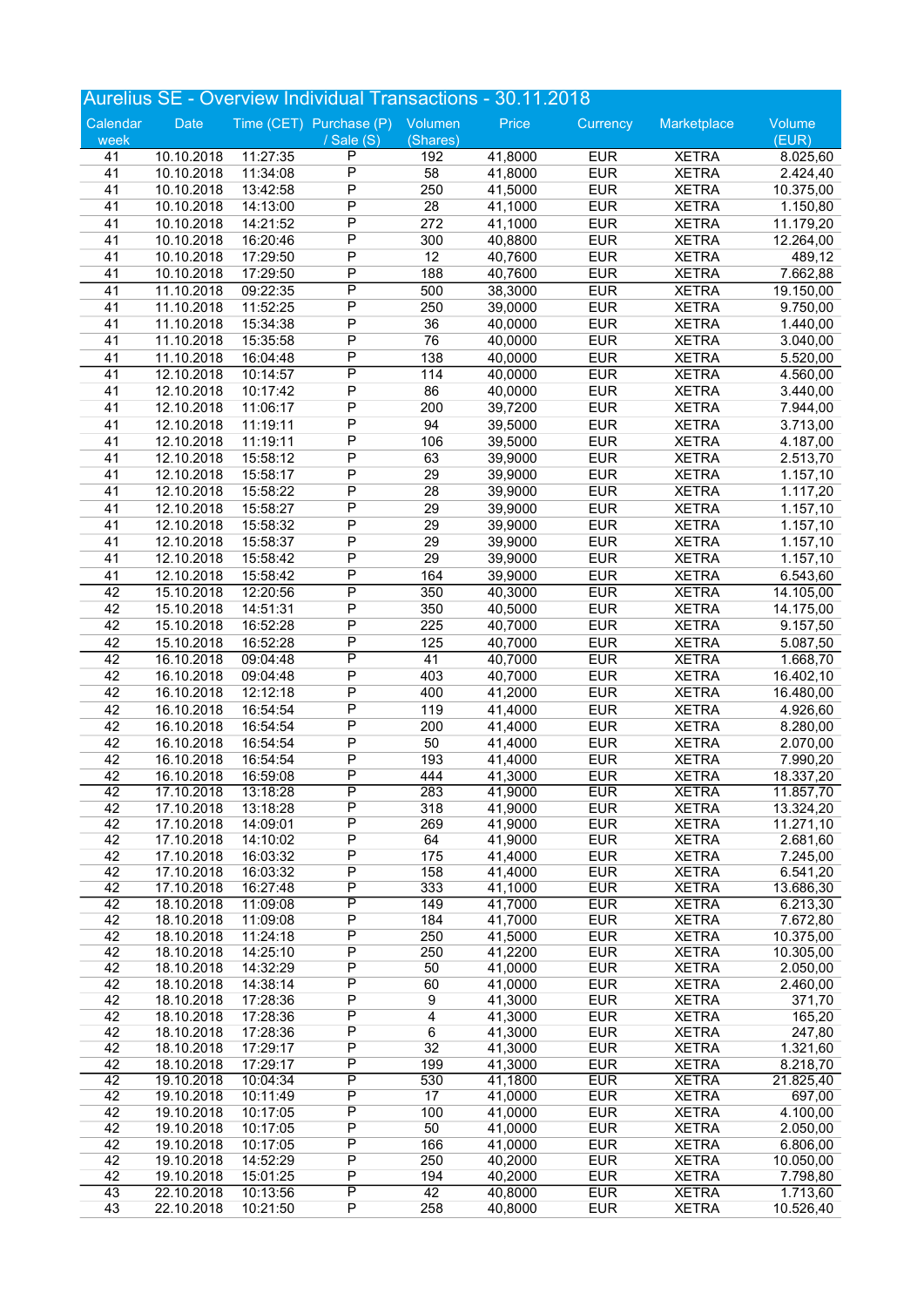|                 |                          |                      | Aurelius SE - Overview Individual Transactions - 30.11.2018 |            |                    |                          |                              |                        |
|-----------------|--------------------------|----------------------|-------------------------------------------------------------|------------|--------------------|--------------------------|------------------------------|------------------------|
| Calendar        | Date                     |                      | Time (CET) Purchase (P)                                     | Volumen    | Price              | Currency                 | Marketplace                  | Volume                 |
| week            |                          |                      | / Sale $(S)$                                                | (Shares)   |                    |                          |                              | (EUR)                  |
| 43              | 22.10.2018               | 10:22:50             | $\overline{\mathsf{P}}$                                     | 15         | 40,6000            | <b>EUR</b>               | <b>XETRA</b>                 | 609,00                 |
| 43              | 22.10.2018               | 10:22:51             | $\overline{P}$<br>$\overline{P}$                            | 327        | 40,6000            | <b>EUR</b>               | <b>XETRA</b>                 | 13.276,20              |
| 43<br>43        | 22.10.2018<br>22.10.2018 | 11:03:37<br>15:38:43 | $\overline{P}$                                              | 58<br>210  | 40,6000<br>40,5600 | <b>EUR</b><br><b>EUR</b> | <b>XETRA</b><br><b>XETRA</b> | 2.354,80<br>8.517,60   |
| 43              | 22.10.2018               | 15:38:43             | $\overline{P}$                                              | 90         | 40,5600            | <b>EUR</b>               | <b>XETRA</b>                 | 3.650,40               |
| 43              | 22.10.2018               | 16:47:46             | $\overline{P}$                                              | 94         | 40,4000            | <b>EUR</b>               | <b>XETRA</b>                 | 3.797,60               |
| 43              | 22.10.2018               | 16:47:46             | $\overline{P}$                                              | 306        | 40,4000            | <b>EUR</b>               | <b>XETRA</b>                 | 12.362,40              |
| 43              | 23.10.2018               | 09:06:03             | P                                                           | 179        | 40,0000            | <b>EUR</b>               | <b>XETRA</b>                 | 7.160,00               |
| 43              | 23.10.2018               | 09:06:03             | $\overline{P}$                                              | 121        | 40,0000            | <b>EUR</b>               | <b>XETRA</b>                 | 4.840,00               |
| 43              | 23.10.2018               | 10:16:23             | $\overline{P}$                                              | 48         | 39,7000            | <b>EUR</b>               | <b>XETRA</b>                 | 1.905,60               |
| 43              | 23.10.2018               | 10:16:23             | $\overline{P}$                                              | 34         | 39,7000            | <b>EUR</b>               | <b>XETRA</b>                 | 1.349,80               |
| 43              | 23.10.2018               | 10:16:23             | $\overline{P}$<br>$\overline{P}$                            | 218        | 39,7000            | <b>EUR</b><br><b>EUR</b> | <b>XETRA</b>                 | 8.654,60               |
| 43<br>43        | 23.10.2018<br>23.10.2018 | 11:32:33<br>11:32:33 | $\overline{P}$                                              | 198<br>102 | 39,6200<br>39,6200 | <b>EUR</b>               | <b>XETRA</b><br><b>XETRA</b> | 7.844,76<br>4.041,24   |
| 43              | 23.10.2018               | 16:20:45             | $\overline{P}$                                              | 180        | 39,8000            | <b>EUR</b>               | <b>XETRA</b>                 | 7.164,00               |
| 43              | 23.10.2018               | 16:22:54             | $\overline{P}$                                              | 20         | 39,8000            | <b>EUR</b>               | <b>XETRA</b>                 | 796,00                 |
| $\overline{43}$ | 24.10.2018               | 09:32:42             | $\overline{\mathsf{P}}$                                     | 250        | 39,6000            | <b>EUR</b>               | <b>XETRA</b>                 | 9.900,00               |
| 43              | 24.10.2018               | 12:02:36             | $\overline{P}$                                              | 106        | 39,5400            | <b>EUR</b>               | <b>XETRA</b>                 | 4.191,24               |
| 43              | 24.10.2018               | 12:02:36             | $\overline{P}$                                              | 244        | 39,5400            | <b>EUR</b>               | <b>XETRA</b>                 | 9.647,76               |
| 43              | 24.10.2018               | 12:23:42             | $\overline{P}$                                              | 10         | 39,3000            | <b>EUR</b>               | <b>XETRA</b>                 | 393,00                 |
| 43              | 24.10.2018               | 12:23:45             | P                                                           | 129        | 39,3000            | <b>EUR</b>               | <b>XETRA</b>                 | 5.069,70               |
| 43              | 24.10.2018               | 12:25:00             | $\overline{P}$<br>$\overline{P}$                            | 43         | 39,3000            | <b>EUR</b>               | <b>XETRA</b>                 | 1.689,90               |
| 43<br>43        | 24.10.2018<br>24.10.2018 | 12:25:00<br>16:45:59 | $\overline{P}$                                              | 68<br>66   | 39,3000<br>39,2400 | <b>EUR</b><br><b>EUR</b> | <b>XETRA</b><br><b>XETRA</b> | 2.672,40<br>2.589,84   |
| 43              | 24.10.2018               | 16:45:59             | P                                                           | 67         | 39,2400            | <b>EUR</b>               | <b>XETRA</b>                 | 2.629,08               |
| 43              | 24.10.2018               | 16:45:59             | $\overline{P}$                                              | 66         | 39,2400            | <b>EUR</b>               | <b>XETRA</b>                 | 2.589,84               |
| 43              | 24.10.2018               | 16:45:59             | $\overline{P}$                                              | 301        | 39,2400            | <b>EUR</b>               | <b>XETRA</b>                 | 11.811,24              |
| 43              | 24.10.2018               | 16:51:15             | $\overline{P}$                                              | 40         | 39,1400            | <b>EUR</b>               | <b>XETRA</b>                 | 1.565,60               |
| 43              | 24.10.2018               | 16:52:10             | $\overline{P}$                                              | 38         | 39,1400            | <b>EUR</b>               | <b>XETRA</b>                 | 1.487,32               |
| 43              | 24.10.2018               | 16:52:46             | $\overline{P}$                                              | 72         | 39,1400            | <b>EUR</b>               | <b>XETRA</b>                 | 2.818,08               |
| 43              | 24.10.2018               | 16:59:09             | $\overline{P}$                                              | 240        | 39,0000            | <b>EUR</b><br><b>EUR</b> | <b>XETRA</b>                 | 9.360,00               |
| 43<br>43        | 24.10.2018<br>24.10.2018 | 16:59:09<br>17:29:36 | P<br>$\overline{P}$                                         | 60<br>73   | 39,0000<br>38,6800 | <b>EUR</b>               | <b>XETRA</b><br><b>XETRA</b> | 2.340,00<br>2.823,64   |
| 43              | 24.10.2018               | 17:29:40             | $\overline{P}$                                              | 43         | 38,6800            | <b>EUR</b>               | <b>XETRA</b>                 | 1.663,24               |
| 43              | 24.10.2018               | 17:29:41             | $\overline{P}$                                              | 184        | 38,6800            | <b>EUR</b>               | <b>XETRA</b>                 | 7.117,12               |
| 43              | 25.10.2018               | 14:15:42             | P                                                           | 400        | 39,3400            | <b>EUR</b>               | <b>XETRA</b>                 | 15.736,00              |
| 43              | 25.10.2018               | 15:34:13             | $\overline{P}$                                              | 22         | 39,2200            | <b>EUR</b>               | <b>XETRA</b>                 | 862,84                 |
| 43              | 25.10.2018               | 15:34:13             | $\overline{P}$                                              | 72         | 39,2200            | <b>EUR</b>               | <b>XETRA</b>                 | 2.823,84               |
| 43              | 25.10.2018               | 15:34:13             | $\overline{P}$                                              | 22         | 39,2200            | <b>EUR</b>               | <b>XETRA</b>                 | 862,84                 |
| 43<br>43        | 25.10.2018<br>25.10.2018 | 15:34:13<br>17:27:19 | $\overline{P}$<br>P                                         | 384<br>43  | 39,2200<br>39,3600 | <b>EUR</b><br><b>EUR</b> | <b>XETRA</b><br><b>XETRA</b> | 15.060,48              |
| 43              | 25.10.2018               | 17:36:09             | P                                                           | 1.457      | 39,4000            | <b>EUR</b>               | <b>XETRA</b>                 | 1.692,48<br>57.405,80  |
| 44              | 29.10.2018               | 17:36:16             | $\overline{\mathsf{P}}$                                     | 239        | 40,2000            | <b>EUR</b>               | <b>XETRA</b>                 | 9.607,80               |
| 44              | 30.10.2018               | 09:39:26             | P                                                           | 456        | 40,2000            | <b>EUR</b>               | <b>XETRA</b>                 | 18.331,20              |
| 44              | 30.10.2018               | 10:09:09             | $\overline{P}$                                              | 444        | 39,9000            | <b>EUR</b>               | <b>XETRA</b>                 | 17.715,60              |
| 44              | 30.10.2018               | 14:15:34             | $\overline{P}$                                              | 51         | 40,2000            | <b>EUR</b>               | <b>XETRA</b>                 | 2.050,20               |
| 44              | 30.10.2018               | 14:18:46             | $\overline{P}$                                              | 164        | 40,2000            | <b>EUR</b>               | <b>XETRA</b>                 | 6.592,80               |
| 44              | 30.10.2018               | 14:25:40             | $\overline{P}$                                              | 29         | 40,2000            | <b>EUR</b>               | <b>XETRA</b>                 | 1.165,80               |
| 44<br>44        | 30.10.2018<br>30.10.2018 | 14:25:42<br>14:29:54 | P<br>P                                                      | 1<br>414   | 40,2000<br>40,2000 | <b>EUR</b><br><b>EUR</b> | <b>XETRA</b><br><b>XETRA</b> | 40,20<br>16.642,80     |
| 44              | 30.10.2018               | 14:29:54             | $\overline{P}$                                              | 175        | 40,2000            | <b>EUR</b>               | <b>XETRA</b>                 | 7.035,00               |
| 44              | 30.10.2018               | 15:31:27             | $\overline{P}$                                              | 583        | 40,2800            | <b>EUR</b>               | <b>XETRA</b>                 | 23.483,24              |
| 44              | 30.10.2018               | 16:54:28             | P                                                           | 444        | 40,5200            | <b>EUR</b>               | <b>XETRA</b>                 | 17.990,88              |
| 44              | 31.10.2018               | 10:27:00             | $\overline{\mathsf{P}}$                                     | 85         | 41,3000            | <b>EUR</b>               | <b>XETRA</b>                 | 3.510,50               |
| 44              | 31.10.2018               | 10:27:00             | $\overline{P}$                                              | 581        | 41,3000            | <b>EUR</b>               | <b>XETRA</b>                 | 23.995,30              |
| 44              | 31.10.2018               | 10:46:49             | $\overline{P}$                                              | 122        | 41,0000            | <b>EUR</b>               | <b>XETRA</b>                 | 5.002,00               |
| 44              | 31.10.2018               | 10:46:49             | P                                                           | 546        | 41,0000            | <b>EUR</b>               | <b>XETRA</b>                 | 22.386,00              |
| 44<br>44        | 31.10.2018<br>01.11.2018 | 17:36:22<br>13:49:54 | $\overline{P}$<br>P                                         | 666<br>333 | 41,1400<br>42,0000 | <b>EUR</b><br><b>EUR</b> | <b>XETRA</b><br><b>XETRA</b> | 27.399,24<br>13.986,00 |
| 44              | 01.11.2018               | 13:53:43             | P                                                           | 48         | 41,8000            | <b>EUR</b>               | <b>XETRA</b>                 | 2.006,40               |
| 44              | 01.11.2018               | 14:20:18             | P                                                           | 40         | 41,9000            | <b>EUR</b>               | <b>XETRA</b>                 | 1.676,00               |
| 44              | 01.11.2018               | 14:30:31             | $\overline{P}$                                              | 293        | 41,9000            | <b>EUR</b>               | <b>XETRA</b>                 | 12.276,70              |
| 44              | 01.11.2018               | 14:34:53             | $\overline{P}$                                              | 37         | 41,8000            | <b>EUR</b>               | <b>XETRA</b>                 | 1.546,60               |
| 44              | 01.11.2018               | 14:34:53             | P                                                           | 25         | 41,8000            | <b>EUR</b>               | <b>XETRA</b>                 | 1.045,00               |
| 44              | 01.11.2018               | 14:34:53             | P                                                           | 25         | 41,8000            | <b>EUR</b>               | <b>XETRA</b>                 | 1.045,00               |
| 44              | 01.11.2018               | 14:34:53             | $\overline{P}$                                              | 166        | 41,8000            | <b>EUR</b>               | <b>XETRA</b>                 | 6.938,80               |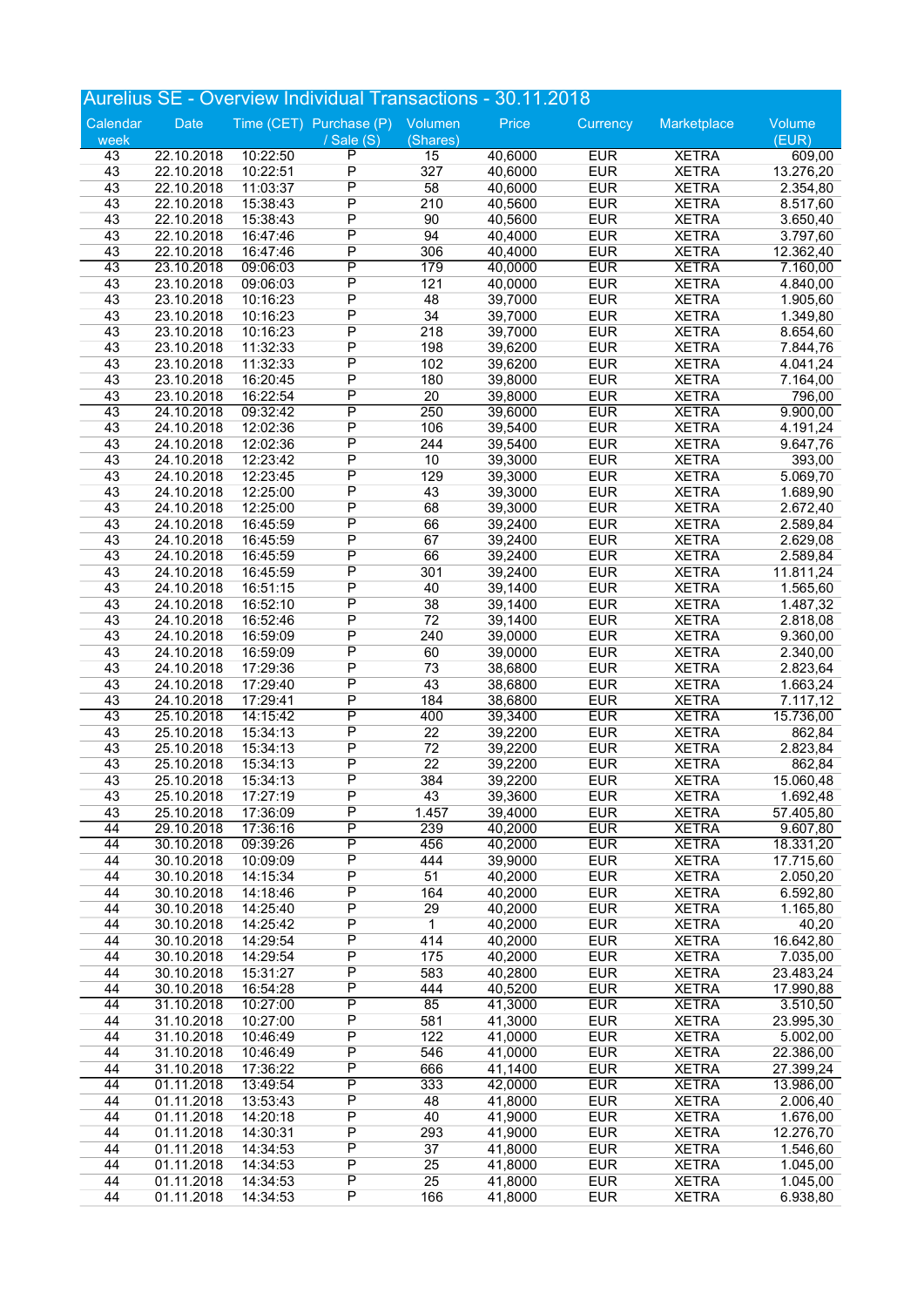|                 |                          |                      | Aurelius SE - Overview Individual Transactions - 30.11.2018 |                       |                    |                          |                              |                        |
|-----------------|--------------------------|----------------------|-------------------------------------------------------------|-----------------------|--------------------|--------------------------|------------------------------|------------------------|
| Calendar        | Date                     |                      | Time (CET) Purchase (P)                                     | Volumen               | Price              | Currency                 | Marketplace                  | Volume                 |
| week            |                          |                      | / Sale $(S)$                                                | (Shares)              |                    |                          |                              | (EUR)                  |
| 44              | 01.11.2018               | 14:46:11             | $\overline{\mathsf{P}}$                                     | 333                   | 41,4000            | <b>EUR</b>               | <b>XETRA</b>                 | 13.786,20              |
| 44              | 02.11.2018               | 11:16:54             | $\overline{\mathsf{P}}$<br>$\overline{P}$                   | $\overline{50}$       | 41,7000            | <b>EUR</b>               | <b>XETRA</b>                 | 2.085,00               |
| 44<br>44        | 02.11.2018<br>02.11.2018 | 11:16:54<br>11:16:54 | $\overline{P}$                                              | 100<br>200            | 41,7000<br>41,7000 | <b>EUR</b><br><b>EUR</b> | <b>XETRA</b><br><b>XETRA</b> | 4.170,00<br>8.340,00   |
| 44              | 02.11.2018               | 14:59:34             | $\overline{P}$                                              | 35                    | 42,1000            | <b>EUR</b>               | <b>XETRA</b>                 | 1.473,50               |
| 44              | 02.11.2018               | 14:59:34             | P                                                           | 315                   | 42,1000            | <b>EUR</b>               | <b>XETRA</b>                 | 13.261,50              |
| 45              | 05.11.2018               | 11:12:00             | $\overline{\mathsf{P}}$                                     | 190                   | 41,8000            | <b>EUR</b>               | <b>XETRA</b>                 | 7.942,00               |
| 45              | 05.11.2018               | 11:12:00             | $\overline{P}$                                              | 476                   | 41,8000            | <b>EUR</b>               | <b>XETRA</b>                 | 19.896,80              |
| 45              | 05.11.2018               | 13:32:00             | $\overline{P}$                                              | 86                    | 41,5000            | <b>EUR</b>               | <b>XETRA</b>                 | 3.569,00               |
| 45<br>45        | 05.11.2018<br>05.11.2018 | 13:32:00<br>15:17:00 | $\overline{P}$<br>$\overline{P}$                            | 358<br>115            | 41,5000<br>41,0000 | <b>EUR</b><br><b>EUR</b> | <b>XETRA</b><br><b>XETRA</b> | 14.857,00<br>4.715,00  |
| 45              | 05.11.2018               | 15:17:00             | $\overline{P}$                                              | 329                   | 41,0000            | <b>EUR</b>               | <b>XETRA</b>                 | 13.489,00              |
| $\overline{45}$ | 06.11.2018               | 10:50:37             | $\overline{\mathsf{P}}$                                     | 558                   | 40,6000            | <b>EUR</b>               | <b>XETRA</b>                 | 22.654,80              |
| 45              | 06.11.2018               | 16:51:07             | $\overline{P}$                                              | 353                   | 41,6400            | <b>EUR</b>               | <b>XETRA</b>                 | 14.698,92              |
| 45              | 06.11.2018               | 16:51:07             | $\overline{P}$                                              | 91                    | 41,6400            | <b>EUR</b>               | <b>XETRA</b>                 | 3.789,24               |
| 45              | 06.11.2018               | 17:04:12             | $\overline{P}$                                              | 147                   | 41,5000            | <b>EUR</b>               | <b>XETRA</b>                 | 6.100,50               |
| 45              | 06.11.2018               | 17:09:46             | $\overline{P}$                                              | 21                    | 41,5000            | <b>EUR</b>               | <b>XETRA</b>                 | 871,50                 |
| 45<br>45        | 06.11.2018<br>07.11.2018 | 17:09:46<br>09:48:59 | $\overline{P}$<br>$\overline{\mathsf{P}}$                   | 276<br>149            | 41,5000<br>41,3000 | <b>EUR</b><br><b>EUR</b> | <b>XETRA</b><br><b>XETRA</b> | 11.454,00<br>6.153,70  |
| 45              | 07.11.2018               | 09:48:59             | $\overline{P}$                                              | 94                    | 41,3000            | <b>EUR</b>               | <b>XETRA</b>                 | 3.882,20               |
| 45              | 07.11.2018               | 09:48:59             | $\overline{P}$                                              | 25                    | 41,3000            | <b>EUR</b>               | <b>XETRA</b>                 | 1.032,50               |
| 45              | 07.11.2018               | 09:48:59             | $\overline{P}$                                              | 65                    | 41,3000            | <b>EUR</b>               | <b>XETRA</b>                 | 2.684,50               |
| 45              | 07.11.2018               | 10:32:33             | $\overline{P}$                                              | 157                   | 41,0000            | <b>EUR</b>               | <b>XETRA</b>                 | 6.437,00               |
| 45              | 07.11.2018               | 10:32:33             | P                                                           | 398                   | 41,0000            | <b>EUR</b>               | <b>XETRA</b>                 | 16.318,00              |
| 45              | 08.11.2018               | 09:32:16             | P                                                           | 500                   | 41,2000            | <b>EUR</b>               | <b>XETRA</b>                 | 20.600,00              |
| 45              | 08.11.2018               | 09:32:16             | $\overline{P}$                                              | 113                   | 41,2000            | <b>EUR</b>               | <b>XETRA</b>                 | 4.655,60               |
| 45<br>45        | 08.11.2018<br>08.11.2018 | 09:41:11<br>09:41:18 | $\overline{P}$<br>$\overline{P}$                            | 333<br>333            | 41,0000<br>40,9000 | <b>EUR</b><br><b>EUR</b> | <b>XETRA</b><br><b>XETRA</b> | 13.653,00<br>13.619,70 |
| 45              | 08.11.2018               | 09:44:53             | $\overline{P}$                                              | 333                   | 40,7000            | <b>EUR</b>               | <b>XETRA</b>                 | 13.553,10              |
| 45              | 08.11.2018               | 09:53:15             | $\overline{P}$                                              | 378                   | 40,4000            | <b>EUR</b>               | <b>XETRA</b>                 | 15.271,20              |
| 45              | 08.11.2018               | 09:53:15             | $\overline{P}$                                              | 122                   | 40,4000            | <b>EUR</b>               | <b>XETRA</b>                 | 4.928,80               |
| 45              | 09.11.2018               | 09:05:05             | P                                                           | $\overline{67}$       | 40,3000            | <b>EUR</b>               | <b>XETRA</b>                 | 2.700,10               |
| 45              | 09.11.2018               | 09:05:05             | $\overline{P}$                                              | 45                    | 40,3000            | <b>EUR</b>               | <b>XETRA</b>                 | 1.813,50               |
| 45              | 09.11.2018               | 09:05:05             | $\overline{P}$                                              | 217                   | 40,3000            | <b>EUR</b>               | <b>XETRA</b>                 | 8.745,10               |
| 45<br>45        | 09.11.2018<br>09.11.2018 | 09:05:06<br>09:53:34 | $\overline{P}$<br>$\overline{P}$                            | $\overline{4}$<br>125 | 40,3000<br>40,2000 | <b>EUR</b><br><b>EUR</b> | <b>XETRA</b><br><b>XETRA</b> | 161,20<br>5.025,00     |
| 45              | 09.11.2018               | 09:53:34             | $\overline{P}$                                              | 209                   | 40,2000            | <b>EUR</b>               | <b>XETRA</b>                 | 8.401,80               |
| 45              | 09.11.2018               | 14:25:28             | $\overline{P}$                                              | 333                   | 41,0000            | <b>EUR</b>               | <b>XETRA</b>                 | 13.653,00              |
| 46              | 12.11.2018               | 09:28:00             | $\overline{\mathsf{P}}$                                     | 16                    | 41,0200            | <b>EUR</b>               | <b>XETRA</b>                 | 656,32                 |
| 46              | 12.11.2018               | 09:28:00             | $\overline{P}$                                              | 45                    | 41,0200            | <b>EUR</b>               | <b>XETRA</b>                 | 1.845,90               |
| 46              | 12.11.2018               | 09:28:00             | P                                                           | 139                   | 41,0200            | <b>EUR</b>               | <b>XETRA</b>                 | 5.701,78               |
| 46              | 12.11.2018               | 09:33:00             | P                                                           | 355                   | 40,9000            | <b>EUR</b>               | <b>XETRA</b>                 | 14.519,50              |
| 46<br>46        | 12.11.2018<br>12.11.2018 | 09:33:00<br>10:20:00 | P<br>$\overline{P}$                                         | 45<br>40              | 40,9000<br>40,4600 | <b>EUR</b><br><b>EUR</b> | <b>XETRA</b><br><b>XETRA</b> | 1.840,50<br>1.618,40   |
| 46              | 12.11.2018               | 10:21:00             | $\overline{P}$                                              | 24                    | 40,4600            | <b>EUR</b>               | <b>XETRA</b>                 | 971,04                 |
| 46              | 12.11.2018               | 10:37:00             | $\overline{P}$                                              | 236                   | 40,4600            | <b>EUR</b>               | <b>XETRA</b>                 | 9.548,56               |
| 46              | 12.11.2018               | 16:47:00             | $\overline{P}$                                              | 70                    | 40,7200            | <b>EUR</b>               | <b>XETRA</b>                 | 2.850,40               |
| 46              | 12.11.2018               | 16:47:00             | $\overline{P}$                                              | 77                    | 40,7200            | <b>EUR</b>               | <b>XETRA</b>                 | 3.135,44               |
| 46              | 12.11.2018               | 16:47:00             | P                                                           | 103                   | 40,7200            | <b>EUR</b>               | <b>XETRA</b>                 | 4.194, 16              |
| 46              | 12.11.2018               | 16:47:00             | P                                                           | 34                    | 40,7200            | <b>EUR</b>               | <b>XETRA</b>                 | 1.384,48               |
| 46<br>46        | 12.11.2018               | 16:47:00<br>16:47:00 | $\overline{P}$<br>$\overline{P}$                            | 103<br>74             | 40,7200<br>40,7200 | <b>EUR</b><br><b>EUR</b> | <b>XETRA</b><br><b>XETRA</b> | 4.194,16               |
| 46              | 12.11.2018<br>12.11.2018 | 16:48:00             | P                                                           | 39                    | 40,7200            | <b>EUR</b>               | <b>XETRA</b>                 | 3.013,28<br>1.588,08   |
| 46              | 13.11.2018               | 09:44:59             | $\overline{\mathsf{P}}$                                     | 46                    | 40,3400            | <b>EUR</b>               | <b>XETRA</b>                 | 1.855,64               |
| 46              | 13.11.2018               | 09:45:01             | $\overline{P}$                                              | 44                    | 40,3400            | <b>EUR</b>               | <b>XETRA</b>                 | 1.774,96               |
| 46              | 13.11.2018               | 09:46:04             | $\overline{P}$                                              | 21                    | 40,3400            | <b>EUR</b>               | <b>XETRA</b>                 | 847,14                 |
| 46              | 13.11.2018               | 09:46:55             | P                                                           | 589                   | 40,3400            | <b>EUR</b>               | <b>XETRA</b>                 | 23.760,26              |
| 46              | 13.11.2018               | 09:53:54             | $\overline{P}$                                              | 300                   | 40,1000            | <b>EUR</b>               | <b>XETRA</b>                 | 12.030,00              |
| 46              | 13.11.2018               | 10:14:18             | $\overline{P}$                                              | 300                   | 39,8000            | <b>EUR</b>               | <b>XETRA</b>                 | 11.940,00              |
| 46<br>46        | 13.11.2018<br>14.11.2018 | 16:18:13<br>09:03:36 | P<br>P                                                      | 300<br>317            | 39,6000<br>39,3000 | <b>EUR</b><br><b>EUR</b> | <b>XETRA</b><br><b>XETRA</b> | 11.880,00<br>12.458,10 |
| 46              | 14.11.2018               | 09:03:36             | $\overline{P}$                                              | 127                   | 39,3000            | <b>EUR</b>               | <b>XETRA</b>                 | 4.991,10               |
| 46              | 14.11.2018               | 09:04:59             | Ρ                                                           | 444                   | 39,0000            | <b>EUR</b>               | <b>XETRA</b>                 | 17.316,00              |
| 46              | 15.11.2018               | 10:01:17             | $\overline{P}$                                              | 612                   | 39,6000            | <b>EUR</b>               | <b>XETRA</b>                 | 24.235,20              |
| 46              | 15.11.2018               | 11:47:10             | $\overline{P}$                                              | 750                   | 39,4200            | <b>EUR</b>               | <b>XETRA</b>                 | 29.565,00              |
| 46              | 16.11.2018               | 10:18:39             | $\overline{\mathsf{P}}$                                     | 196                   | 39,9000            | <b>EUR</b>               | <b>XETRA</b>                 | 7.820,40               |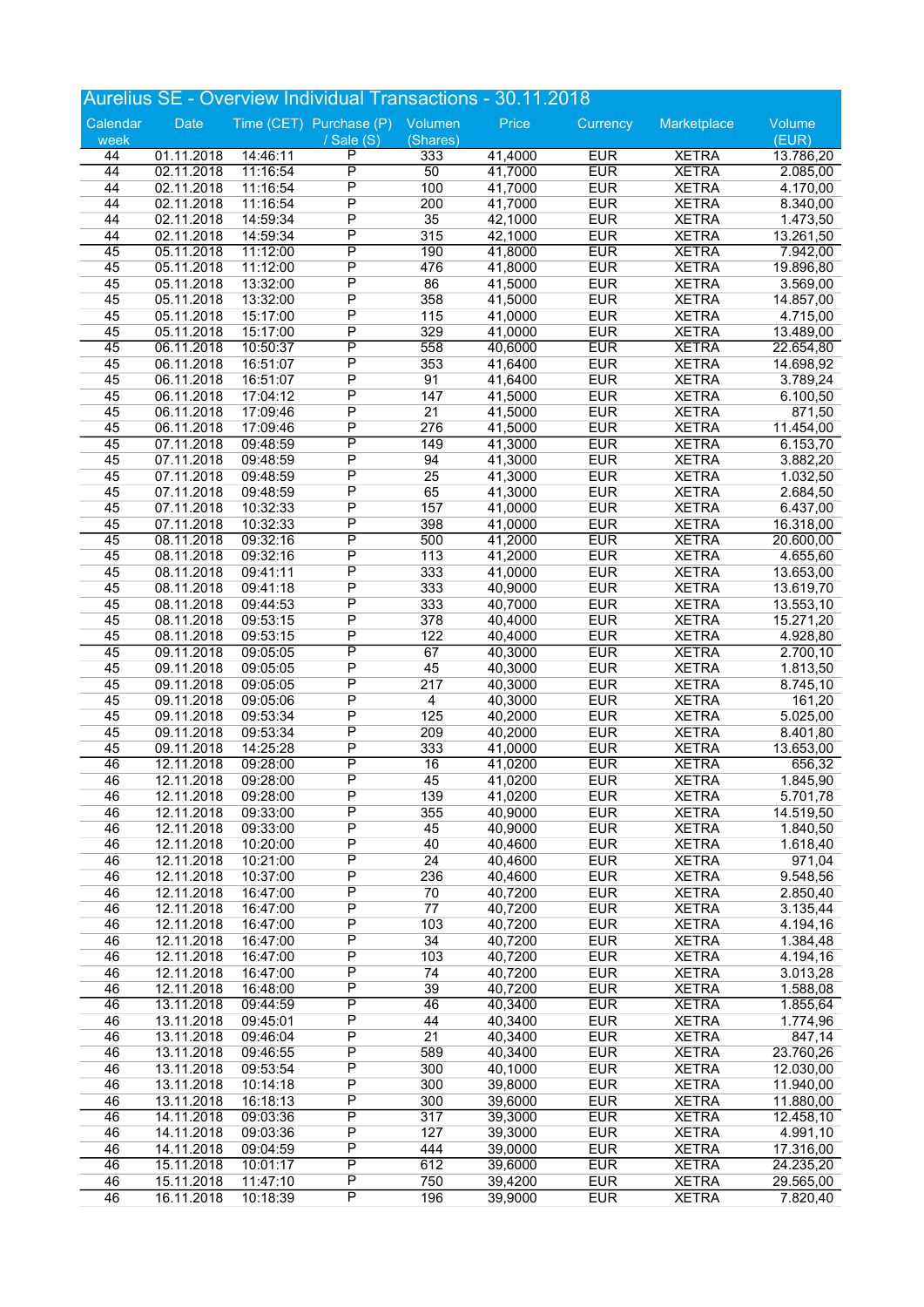|                       |                          |                      | <b>Aurelius SE - Overview Individual Transactions - 30.11.2018</b> |                |                    |                          |                              |                       |
|-----------------------|--------------------------|----------------------|--------------------------------------------------------------------|----------------|--------------------|--------------------------|------------------------------|-----------------------|
| Calendar              | <b>Date</b>              |                      | Time (CET) Purchase (P)                                            | Volumen        | Price              | Currency                 | Marketplace                  | Volume                |
| week                  |                          |                      | / Sale (S)                                                         | (Shares)       |                    |                          |                              | (EUR)                 |
| 46                    | 16.11.2018               | 10:18:39             | $\mathsf{P}$                                                       | 66             | 39,9000            | <b>EUR</b>               | <b>XETRA</b>                 | 2.633,40              |
| 46                    | 16.11.2018               | 11:57:17             | $\overline{P}$                                                     | 100            | 39,9000            | <b>EUR</b>               | <b>XETRA</b>                 | 3.990,00              |
| 46                    | 16.11.2018               | 11:58:10             | $\overline{P}$                                                     | 50             | 39,9000            | <b>EUR</b>               | <b>XETRA</b>                 | 1.995,00              |
| 46                    | 16.11.2018               | 11:58:10             | $\overline{P}$                                                     | 365            | 39,9000            | <b>EUR</b>               | <b>XETRA</b>                 | 14.563,50             |
| 46                    | 16.11.2018               | 12:35:34             | $\overline{P}$                                                     | 51             | 39,9400            | <b>EUR</b>               | <b>XETRA</b>                 | 2.036,94              |
| 46                    | 16.11.2018               | 13:02:55             | $\overline{P}$                                                     | 194            | 40,0000            | <b>EUR</b>               | <b>XETRA</b>                 | 7.760,00              |
| 46                    | 16.11.2018               | 13:02:55             | $\overline{P}$                                                     | $\overline{2}$ | 40,0000            | <b>EUR</b>               | <b>XETRA</b>                 | 80,00                 |
| 46                    | 16.11.2018               | 13:11:44             | $\overline{P}$                                                     | 238            | 39,9400            | <b>EUR</b>               | <b>XETRA</b>                 | 9.505,72              |
| 46                    | 16.11.2018               | 13:11:44             | P                                                                  | 488            | 39,9400            | <b>EUR</b>               | <b>XETRA</b>                 | 19.490,72             |
| $\overline{47}$<br>47 | 19.11.2018               | 11:36:00             | $\overline{\mathsf{P}}$<br>$\overline{P}$                          | 500            | 40,0800            | <b>EUR</b>               | <b>XETRA</b>                 | 20.040,00             |
| 47                    | 19.11.2018<br>19.11.2018 | 14:35:00<br>14:35:00 | $\overline{P}$                                                     | 377<br>123     | 40,2000<br>40,2000 | <b>EUR</b><br><b>EUR</b> | <b>XETRA</b><br><b>XETRA</b> | 15.155,40<br>4.944,60 |
| 47                    | 19.11.2018               | 16:11:00             | $\overline{P}$                                                     | 114            | 40,2400            | <b>EUR</b>               | <b>XETRA</b>                 | 4.587,36              |
| 47                    | 19.11.2018               | 16:20:00             | P                                                                  | 24             | 40,2400            | <b>EUR</b>               | <b>XETRA</b>                 | 965,76                |
| 47                    | 19.11.2018               | 16:20:00             | $\overline{P}$                                                     | 362            | 40,2400            | <b>EUR</b>               | <b>XETRA</b>                 | 14.566,88             |
| 47                    | 19.11.2018               | 17:11:00             | $\overline{P}$                                                     | 500            | 40,0200            | <b>EUR</b>               | <b>XETRA</b>                 | 20.010,00             |
| $\overline{47}$       | 20.11.2018               | 09:08:15             | $\overline{\mathsf{P}}$                                            | 394            | 39,5200            | <b>EUR</b>               | <b>XETRA</b>                 | 15.570,88             |
| 47                    | 20.11.2018               | 09:08:15             | $\overline{P}$                                                     | 6              | 39,5200            | <b>EUR</b>               | <b>XETRA</b>                 | 237,12                |
| 47                    | 20.11.2018               | 09:40:55             | P                                                                  | 204            | 39,0200            | <b>EUR</b>               | <b>XETRA</b>                 | 7.960,08              |
| 47                    | 20.11.2018               | 09:40:55             | $\overline{P}$                                                     | 38             | 39,0200            | <b>EUR</b>               | <b>XETRA</b>                 | 1.482,76              |
| 47                    | 20.11.2018               | 09:40:55             | $\overline{P}$                                                     | 50             | 39,0200            | <b>EUR</b>               | <b>XETRA</b>                 | 1.951,00              |
| 47                    | 20.11.2018               | 09:40:55             | $\overline{P}$                                                     | 80             | 39,0200            | <b>EUR</b>               | <b>XETRA</b>                 | 3.121,60              |
| 47                    | 20.11.2018               | 09:40:55             | $\overline{P}$                                                     | 28             | 39,0200            | <b>EUR</b>               | <b>XETRA</b>                 | 1.092,56              |
| 47                    | 20.11.2018               | 09:57:14             | P                                                                  | 400            | 38,8000            | <b>EUR</b>               | <b>XETRA</b>                 | 15.520,00             |
| 47                    | 20.11.2018               | 09:57:14             | $\overline{P}$                                                     | 400            | 38,8000            | <b>EUR</b>               | <b>XETRA</b>                 | 15.520,00             |
| 47                    | 20.11.2018               | 15:52:22             | $\overline{P}$                                                     | 300            | 38,5200            | <b>EUR</b>               | <b>XETRA</b>                 | 11.556,00             |
| 47                    | 20.11.2018               | 15:52:22             | $\overline{P}$                                                     | 99             | 38,5200            | <b>EUR</b>               | <b>XETRA</b>                 | 3.813,48              |
| 47                    | 20.11.2018               | 15:54:11             | $\overline{P}$                                                     | 400            | 38,4000            | <b>EUR</b>               | <b>XETRA</b>                 | 15.360,00             |
| 47                    | 20.11.2018               | 17:36:27             | P                                                                  | 101            | 38,3800            | <b>EUR</b>               | <b>XETRA</b>                 | 3.876,38              |
| $\overline{47}$       | 21.11.2018               | 09:08:36             | $\overline{P}$                                                     | 250            | 38,3800            | <b>EUR</b>               | <b>XETRA</b>                 | 9.595,00              |
| 47                    | 21.11.2018               | 11:07:49             | $\overline{P}$                                                     | 250            | 38,2000            | <b>EUR</b>               | <b>XETRA</b>                 | 9.550,00              |
| 47                    | 21.11.2018               | 13:35:07             | $\overline{P}$                                                     | 250            | 38,0000            | <b>EUR</b>               | <b>XETRA</b>                 | 9.500,00              |
| $\overline{47}$       | 22.11.2018               | 09:27:06             | $\overline{\mathsf{P}}$                                            | 207            | 38,3800            | <b>EUR</b>               | <b>XETRA</b>                 | 7.944,66              |
| 47                    | 22.11.2018               | 09:27:06             | $\overline{P}$                                                     | 43             | 38,3800            | <b>EUR</b>               | <b>XETRA</b>                 | 1.650,34              |
| 47                    | 22.11.2018               | 10:09:04             | $\overline{P}$                                                     | 32             | 38,2000            | <b>EUR</b>               | <b>XETRA</b>                 | 1.222,40              |
| 47<br>47              | 22.11.2018<br>22.11.2018 | 10:13:02<br>17:03:36 | $\overline{P}$<br>$\overline{P}$                                   | 218<br>86      | 38,2000<br>38,2200 | <b>EUR</b><br><b>EUR</b> | <b>XETRA</b>                 | 8.327,60              |
| 47                    | 22.11.2018               | 17:21:49             | $\overline{P}$                                                     | 103            | 38,2200            | <b>EUR</b>               | <b>XETRA</b><br><b>XETRA</b> | 3.286,92<br>3.936,66  |
| 47                    | 22.11.2018               | 17:21:49             | Ρ                                                                  | 61             | 38,2200            | <b>EUR</b>               | <b>XETRA</b>                 | 2.331,42              |
| 47                    | 23.11.2018               | 11:53:44             | $\overline{P}$                                                     | 205            | 38,3800            | <b>EUR</b>               | <b>XETRA</b>                 | 7.867,90              |
| 47                    | 23.11.2018               | 11:53:44             | P                                                                  | 75             | 38,3800            | <b>EUR</b>               | <b>XETRA</b>                 | 2.878,50              |
| 47                    | 23.11.2018               | 11:53:44             | $\overline{P}$                                                     | 50             | 38,3800            | <b>EUR</b>               | <b>XETRA</b>                 | 1.919,00              |
| 47                    | 23.11.2018               | 11:53:44             | $\overline{P}$                                                     | $\overline{4}$ | 38,3800            | <b>EUR</b>               | <b>XETRA</b>                 | 153,52                |
| 47                    | 23.11.2018               | 12:19:38             | P                                                                  | 50             | 38,3200            | <b>EUR</b>               | <b>XETRA</b>                 | 1.916,00              |
| 47                    | 23.11.2018               | 12:19:38             | $\overline{P}$                                                     | 283            | 38,3200            | <b>EUR</b>               | <b>XETRA</b>                 | 10.844,56             |
| 47                    | 23.11.2018               | 14:11:19             | $\overline{P}$                                                     | 56             | 38,3000            | <b>EUR</b>               | <b>XETRA</b>                 | 2.144,80              |
| 47                    | 23.11.2018               | 14:11:19             | $\overline{P}$                                                     | 277            | 38,3000            | <b>EUR</b>               | <b>XETRA</b>                 | 10.609,10             |
| 48                    | 26.11.2018               | 10:14:01             | $\overline{\mathsf{P}}$                                            | 500            | 38,8400            | <b>EUR</b>               | <b>XETRA</b>                 | 19.420,00             |
| 48                    | 26.11.2018               | 11:06:20             | $\overline{P}$                                                     | 234            | 38,5000            | <b>EUR</b>               | <b>XETRA</b>                 | 9.009,00              |
| 48                    | 26.11.2018               | 11:06:20             | $\overline{P}$                                                     | 266            | 38,5000            | <b>EUR</b>               | <b>XETRA</b>                 | 10.241,00             |
| $\overline{48}$       | 27.11.2018               | 11:51:58             | $\overline{\mathsf{P}}$                                            | 500            | 40,5000            | <b>EUR</b>               | <b>XETRA</b>                 | 20.250,00             |
| 48                    | 27.11.2018               | 12:01:41             | $\overline{P}$                                                     | 475            | 40,2000            | <b>EUR</b>               | <b>XETRA</b>                 | 19.095,00             |
| 48                    | 27.11.2018               | 14:29:28             | $\overline{P}$                                                     | 25             | 40,2000            | <b>EUR</b>               | <b>XETRA</b>                 | 1.005,00              |
| 48                    | 27.11.2018               | 16:24:54             | P                                                                  | 72             | 39,8000            | <b>EUR</b>               | <b>XETRA</b>                 | 2.865,60              |
| 48                    | 27.11.2018               | 16:24:54             | $\overline{P}$                                                     | 25             | 39,8000            | <b>EUR</b>               | <b>XETRA</b>                 | 995,00                |
| 48                    | 27.11.2018               | 16:24:54             | $\overline{P}$                                                     | 72             | 39,8000            | <b>EUR</b>               | <b>XETRA</b>                 | 2.865,60              |
| 48                    | 27.11.2018               | 16:24:54             | $\overline{P}$                                                     | 72             | 39,8000            | <b>EUR</b>               | <b>XETRA</b>                 | 2.865,60              |
| 48                    | 27.11.2018               | 16:25:00             | $\overline{P}$                                                     | 259            | 39,8000            | <b>EUR</b>               | <b>XETRA</b>                 | 10.308,20             |
| 48                    | 28.11.2018               | 09:18:05             | $\overline{\mathsf{P}}$                                            | 500            | 39,7200            | <b>EUR</b>               | <b>XETRA</b>                 | 19.860,00             |
| 48                    | 28.11.2018               | 09:44:06             | $\overline{P}$                                                     | 500            | 39,5200            | <b>EUR</b>               | <b>XETRA</b>                 | 19.760,00             |
| 48                    | 28.11.2018               | 13:57:25             | P<br>$\overline{P}$                                                | 169            | 39,4200            | <b>EUR</b>               | <b>XETRA</b>                 | 6.661,98              |
| 48                    | 28.11.2018               | 13:57:25             | $\overline{P}$                                                     | 81             | 39,4200            | <b>EUR</b>               | <b>XETRA</b>                 | 3.193,02              |
| 48                    | 28.11.2018               | 17:25:18             |                                                                    | 168            | 39,5800            | <b>EUR</b>               | <b>XETRA</b>                 | 6.649,44              |